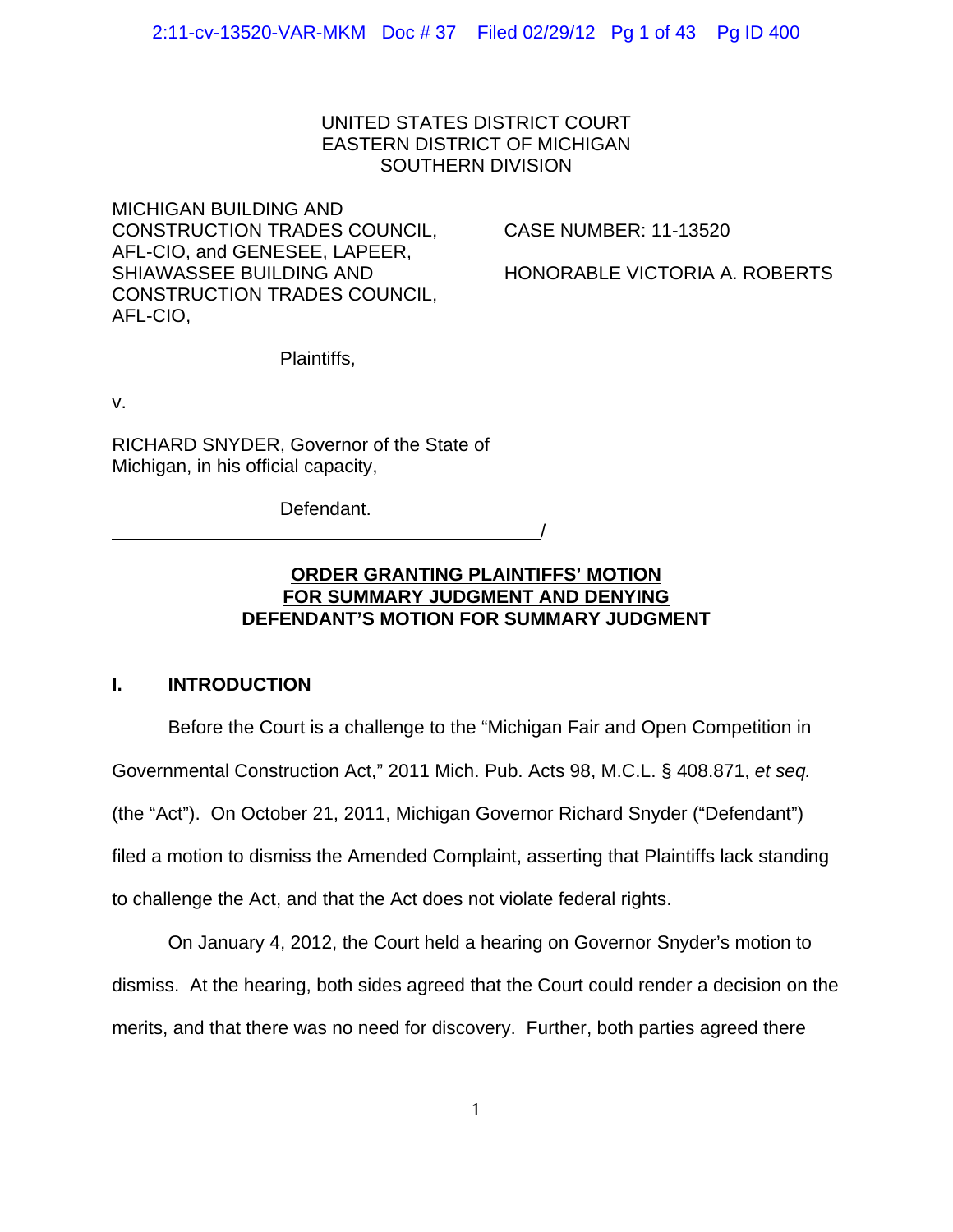### 2:11-cv-13520-VAR-MKM Doc # 37 Filed 02/29/12 Pg 2 of 43 Pg ID 401

were no factual disputes that needed to be resolved. With the consent of the parties, the Court entered an order that same day converting the motion to dismiss into crossmotions for summary judgment under Fed. R. Civ. P. 56.

The parties filed supplemental briefs in support of summary judgment. Prior briefing in connection with Governor Snyder's motion to dismiss was incorporated. The matter is fully briefed and ready for a decision on the merits.

The Court finds that there is no genuine issue of material fact; judgment should enter in favor of Plaintiffs as a matter of law. Plaintiffs' motion for summary judgment is **GRANTED**. Defendant's motion for summary judgment is **DENIED**.

### **II. BACKGROUND**

Michigan Building and Construction Trades Council, AFL-CIO, and Genesee, Lapeer, Shiawassee Building and Construction Trades Council, AFL-CIO (collectively "Plaintiffs"), brought suit against Defendant under the Declaratory Judgment Act, 28 U.S.C. §§ 2201-02, and the Civil Rights Act of 1871, 42 U.S.C. § 1983. Plaintiffs seek a declaratory judgment that the Act: (1) is preempted by the Supremacy Clause of the United States Constitution, art. VI, cl.2, and the National Labor Relations Act, 29 U.S.C. § 151 *et seq.* ("NLRA"); (2) violates Plaintiffs' rights under the NLRA, and (3) substantially and severely impairs the obligations of contracts to which Plaintiffs are parties in violation of the Contracts Clause of the Constitution, art. I, § 10, cl. 1. In addition to a declaratory judgment that the Act is unenforceable, Plaintiffs seek an order permanently enjoining its enforcement.

# **A. The Michigan Fair and Open Competition in Governmental Construction Act**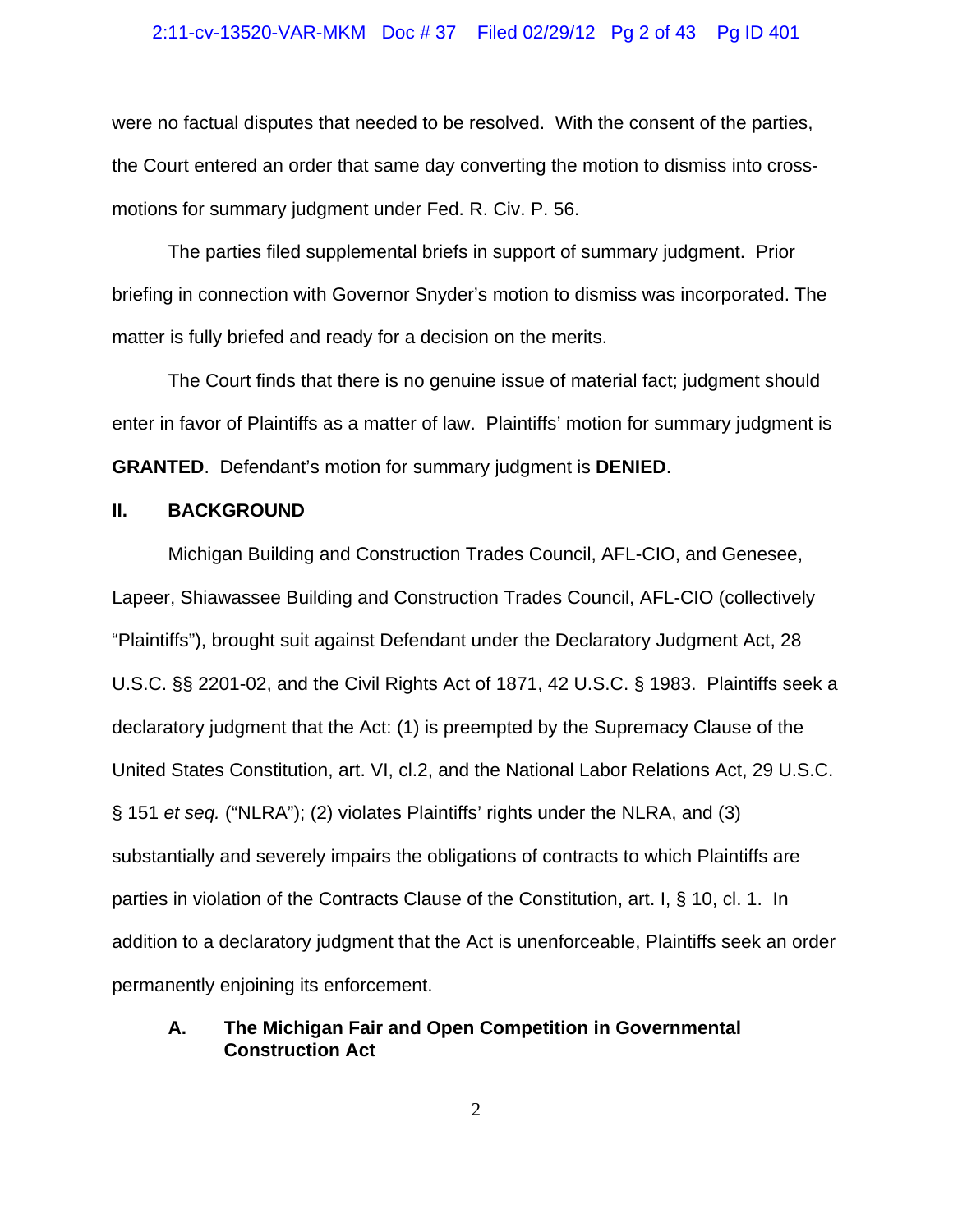On July 19, 2011, Governor Snyder signed into law the Michigan Fair and Open

Competition in Governmental Construction Act, 2011 Mich. Pub. Acts 98. The Act

controls the types of terms that the State or other "governmental units," such as cities,

towns, counties, school districts, and others, may use in contracts for the construction,

repair, or remodeling of government facilities. The key operative provision of the Act,

Section 5, states:

A governmental unit shall not enter into or expend funds under a contract for the construction, repair, remodeling, or demolition of a facility if the contract or subcontract under the contract contains any of the following:

(a) A term that requires, prohibits, encourages, or discourages bidders, contractors, or subcontractors from entering into or adhering to agreements with a collective bargaining organization relating to the construction project or other related construction projects.

(b) A term that discriminates against bidders, contractors, or subcontractors based on the status as a party or nonparty to, or the willingness or refusal to enter into, an agreement with a collective bargaining organization relating to the construction project or other related construction projects. M.C.L. § 408.875.

Section 7 of the Act prohibits the State and all governmental units from awarding

a grant, tax abatement, or tax credit conditioned upon a requirement that an awardee

include a term described in Section 5(a) or 5(b). *Id.* § 408.877. Section 9 prohibits a

governmental unit, or any construction entity acting on behalf of a governmental unit,

from placing any of the terms described in Section 5 in bid specifications, project

agreements, or other controlling documents relating to the construction, repair,

remodeling, or demolition of a facility. *Id.* § 408.879.

Sections 11 and 13 limit the scope of the Act. Section 11(b) states that the

requirements of the Act do not "[a]pply to construction contracts executed before the effective date of this act." M.C.L. § 408.881. Section 13 acts as a savings clause,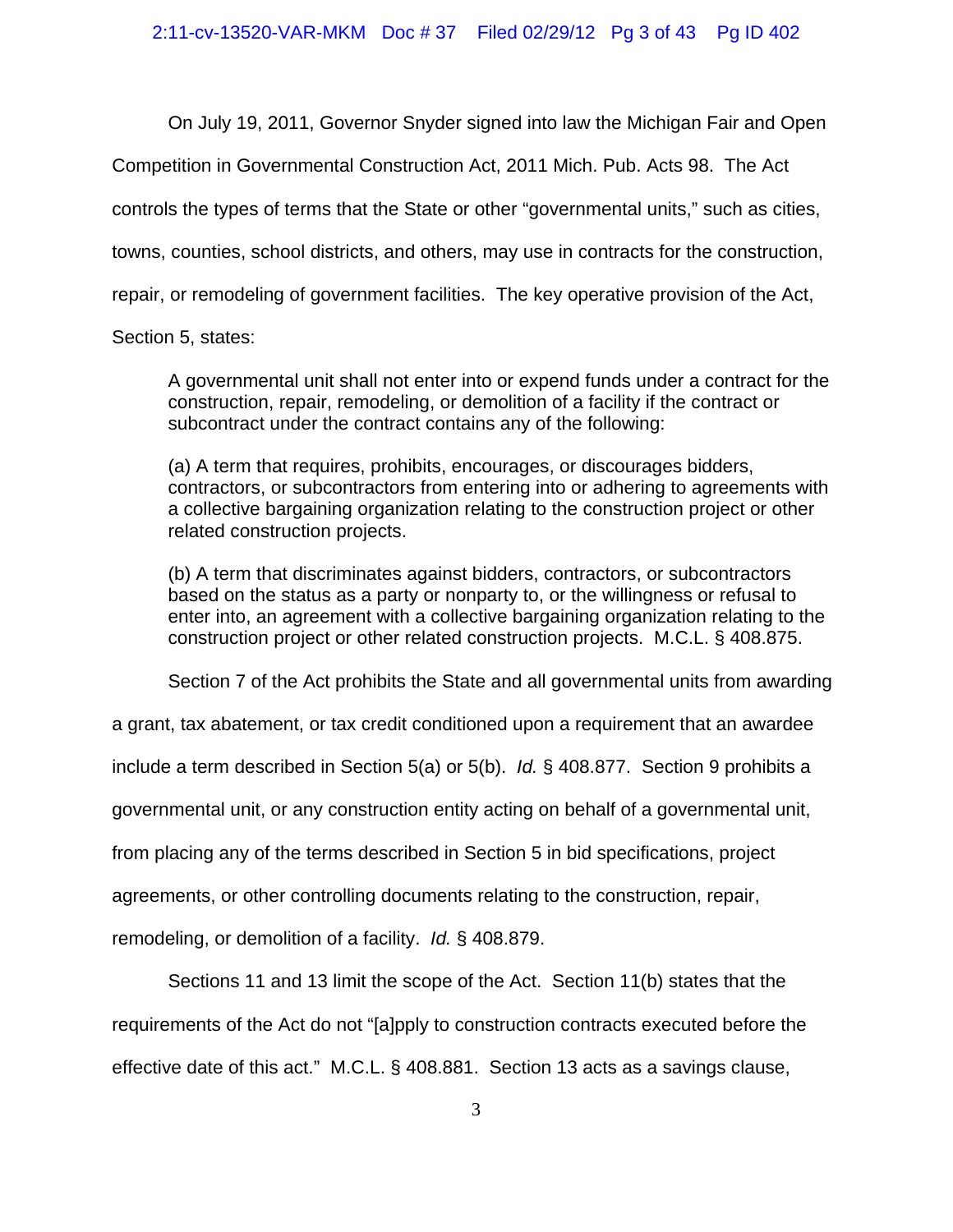dictating that the Act be construed so as not to interfere with rights protected under the

NLRA. *Id.* § 408.883. It reads:

Sec. 13. This act does not do either of the following:

(a) Prohibit employers or other parties from entering into agreements or engaging in any other activity protected by the national labor relations act, 29 USC 151 to 169.

(b) Interfere with labor relations of parties that are protected under the national labor relations act, 29 USC 151 to 169.

# **B. What is a Project Labor Agreement (PLA)?**

Of particular interest is the effect the Act has upon a particular type of collective bargaining agreement common in the construction industry, so-called project labor agreements, or PLAs. A PLA is a "pre-hire agreement between a construction project owner and a union or unions that a contractor must agree to before accepting work on the project and that establishes the terms and conditions of employment for the project." *Johnson v. Rancho Santiago Comm. College Dist.*, 623 F.3d 1011, 1017 n. 1 (9th Cir. 2010). It sets the terms and conditions of employment for all contractors, subcontractors, and all construction workers who will operate at a job site for the duration of the project. Lynch Decl. ¶ 5. Among the terms often included in PLAs are no-strike clauses, grievance procedures, and resolution of jurisdictional disputes. *Id.*

A PLA requires all contractors and subcontractors who perform work on a project to agree to adhere to its terms. Often, the requirement that a winning bidder on a project agree to adhere to a PLA is incorporated directly into the bid specifications. *See, e.g., Associated Gen. Contractors v. Metro. Water Dist. of S. Cal.*, 159 F.3d 1178, 1180 (9th Cir. 1998) ("Of course, the PLAs would not have much efficacy if they did not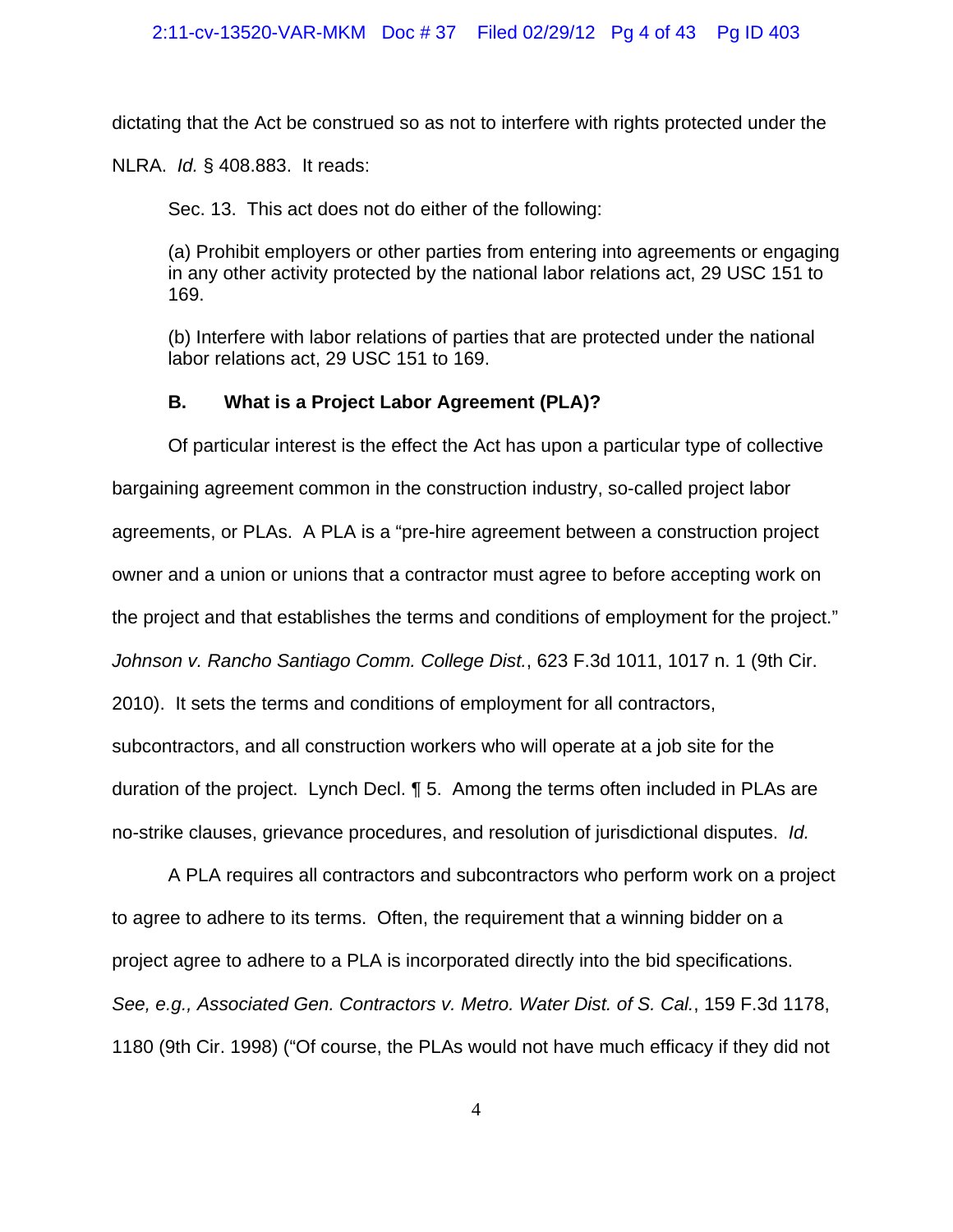### 2:11-cv-13520-VAR-MKM Doc # 37 Filed 02/29/12 Pg 5 of 43 Pg ID 404

bind the contractors and subcontractors who work on the projects. Thus, the bid specifications for the projects require all contractors and subcontractors to agree to the terms of the PLAs."). In addition, the PLA itself will usually have a term requiring all contractors and subcontractors to agree to enter into or adhere to it before beginning work. *See, e.g., Rancho Santiago*, 623 F.3d at 1117 (PLA required "that all contractors and subcontractors working on covered projects agree to the project labor agreement and to the master labor agreement negotiated by the union for each craft."). In describing the comprehensive nature of PLAs, one court opined that they "effectively unionize[] an entire construction project because all union and non-union contractors must comply with certain union protocol and procedure." *Central Iowa Bldg. and Const. Trades Council, AFL-CIO v. Branstad*, No. 11-00202, 2011 WL 4004652 at \*1(S.D. Iowa, Sept. 7, 2011).

A PLA can come into effect on a given construction project through several different scenarios. *See* Lynch Decl. ¶¶ 6-9; Pls.' Suppl. Br. re: Def's Mot. to Dis., Doc. 19. In one scenario, a union building trades council (such as one of the Plaintiffs here) negotiates and enters into a PLA covering a particular project with a construction manager, who acts as agent to the owner. Then, the owner incorporates a requirement into the bid specifications that successful bidders agree to adhere to or enter into the PLA. This is the scenario described in the seminal *Boston Harbor* case. *See Bldg. and Const. Trades Council of the Metro. Dist. v. Associated Bldrs. and Contractors of Mass./R.I. Inc.*, 507 U.S. 218, 221-22 (1993) ("*Boston Harbor*"). In a related scenario, trades councils negotiate a PLA directly with an owner, who subsequently incorporates the PLA requirement into the bidding specifications. *See, e.g., Ohio St. Bldg. & Constr.*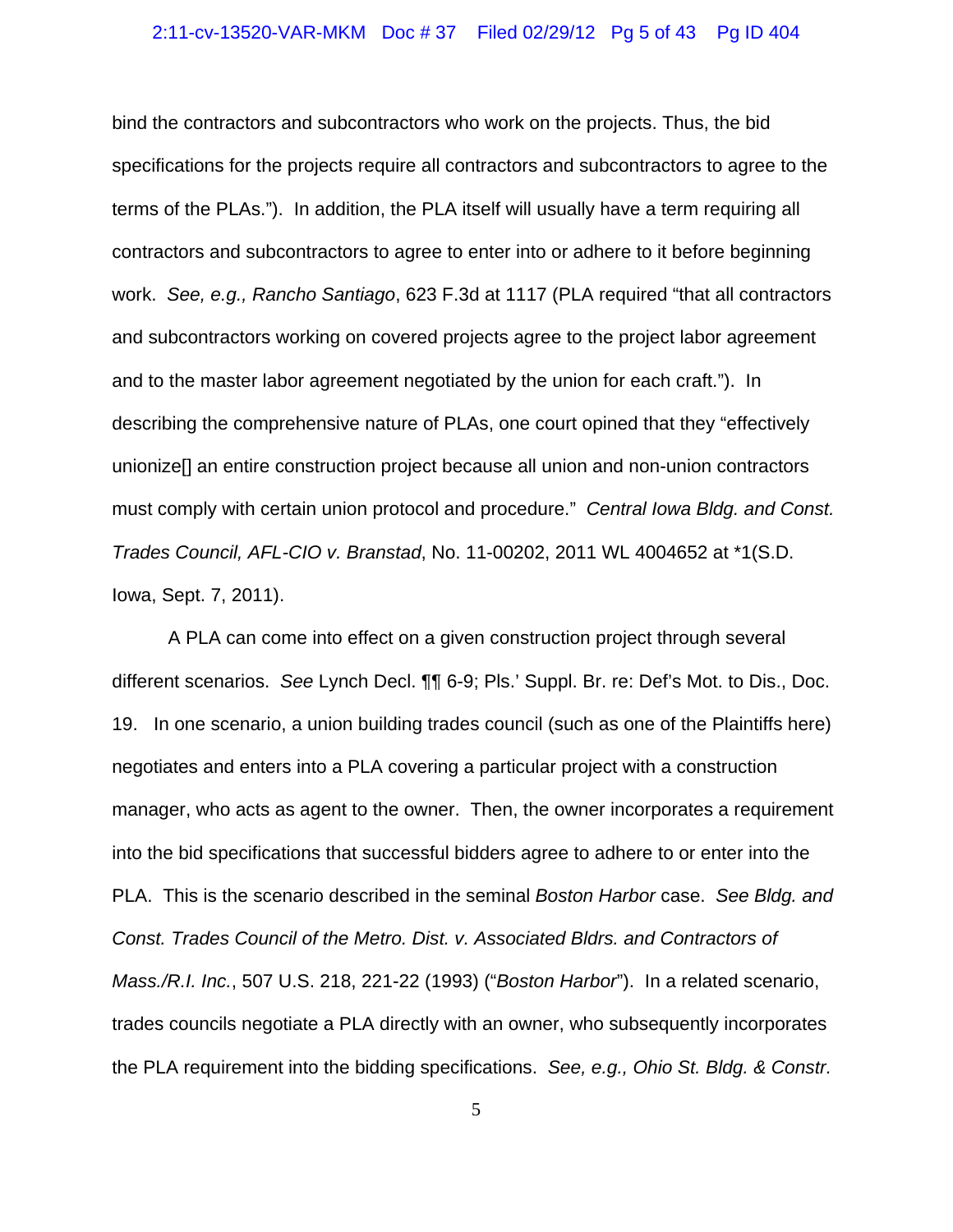*Trades Council v. Cuyahoga Cnty. Brd. of Comm'rs*, 781 N.E. 2d 951, 953 (Ohio 2002). Another possibility is that a public entity may directly negotiate a PLA with trades councils covering a series of projects over a fixed time period. *See, e.g. Rancho Santiago*, 623 F.3d at 1016-18. Lastly, if an owner decides to use a general contractor, the general contractor may independently negotiate a PLA with trades councils either before or after being awarded the work.

### **C. The Michigan Act's Effect on Plaintiffs' PLAs**

Plaintiffs say the Act prohibits all of these scenarios. In addition, Plaintiffs say the Act impacts their ability to enforce already-consummated PLAs on public works projects. Plaintiffs labeled the Act the "Anti-PLA Act" in their briefs.

Plaintiffs say the Act had a direct and immediate effect on at least three PLAs they had already consummated or were in the process of negotiating. First, the Genesee, Lapeer, Shiawassee Building and Construction Trade Council ("GLS") is party to a PLA with the Flint Mass Transportation Authority ("MTA") negotiated in early 2011. Lynch Decl., Ex. A. The MTA intended to use the PLA when it determined on a caseby-case basis that doing so was in its best interests. *Id.* ¶ 11, Ex. A at p.1. On May 24, 2011, GLS and the MTA executed the PLA for use on the construction of an alternative fueling facility. *Id.* ¶ 11, Ex. A, p.15. In the original bidding documents for this project, the MTA required successful bidders to agree to the terms of the PLA. *Id.* However, after the Act took effect on July 19, 2011, the MTA notified GLS that because of the new law, it could not use a PLA on this project. *Id.* The MTA eliminated the PLA requirement from the bidding documents, and the project went forward without a PLA. *Id.*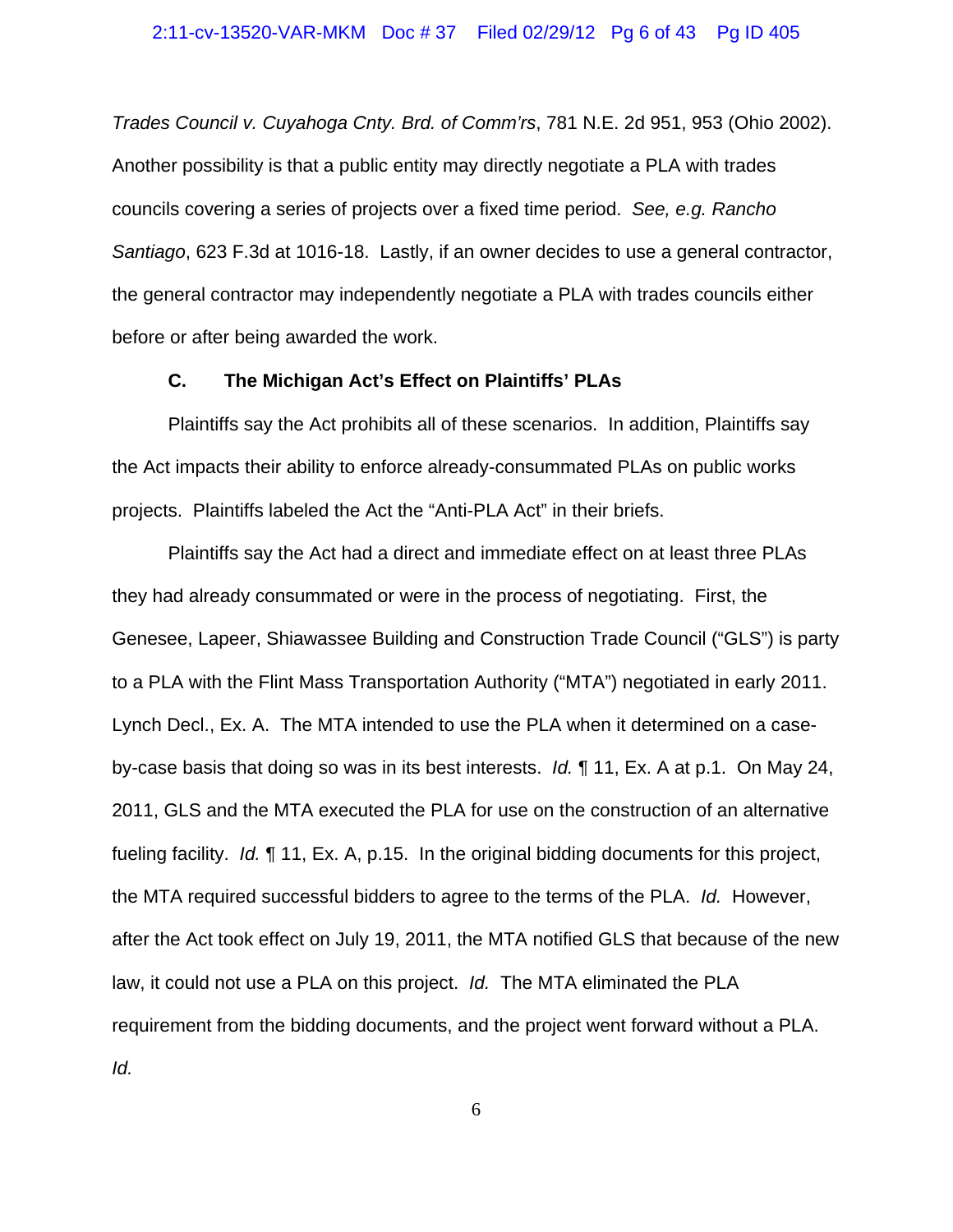### 2:11-cv-13520-VAR-MKM Doc # 37 Filed 02/29/12 Pg 7 of 43 Pg ID 406

GLS also executed a PLA with Charles Stewart Mott Community College ("Mott") for work at the Mott campus during the term of the agreement, from January 12, 2011, to January 31, 2012, renewable on an annual basis. Lynch Decl. ¶ 12, Ex. B. at p.9. Prior to the effective date of the Act, July 19, 2011, Mott honored the PLA by requiring all contractors and subcontractors performing covered work to agree to adhere to its terms. *Id.* ¶ 12. After that date, Mott informed GLS that it could no longer honor the PLA; it abandoned its practice of requiring all contractors and subcontractors to agree to adhere to its terms. *Id.*

Plaintiffs also say that the Act affected their ability to negotiate a PLA for the Wayne County Consolidated Jail Facility Project. In July 2011, the Wayne County Building Authority selected Walbridge - dck ("Walbridge") to serve as construction manager on this project. Lorelli Decl. ¶ 3. The Building Authority instructed Walbridge to prepare a PLA for the project. *Id.* ¶ 4. Walbridge then entered into negotiations with Plaintiff the Michigan Building and Construction Trades Council for a PLA that would establish the terms and conditions of employment on the project. *Id.* ¶ 5. Walbridge intended to include a requirement in the bidding specifications that all successful bidders agree to adhere to the PLA. *Id.* However, after the effective date of the Act, the Building Authority removed the PLA requirement from its agreement with Walbridge. *Id.* ¶ 6. Walbridge consequently informed the Trades Council that it could not negotiate a PLA for this project so long as the Act was in effect. *Id.*

Based upon these facts, Plaintiffs allege three counts against Defendant. Count I alleges that the Act is preempted by the National Labor Relations Act, 29 U.S.C. § 151 *et seq.* Count II alleges that Plaintiffs' federal rights have been violated under 42 U.S.C.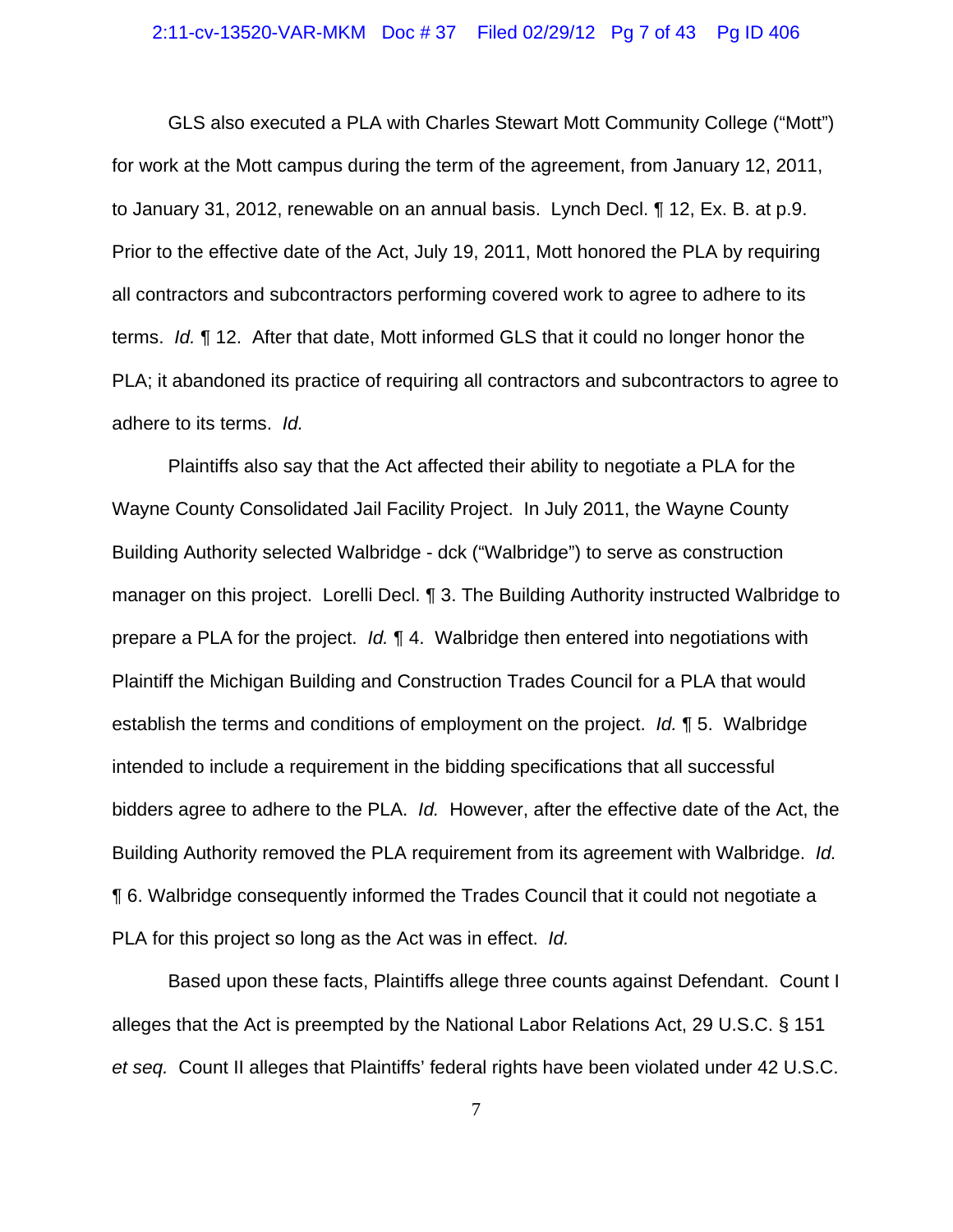§ 1983. Lastly, Count III alleges that the Act has substantially and severely impaired the obligations of contracts to which Plaintiffs are parties in violation of the Contracts Clause of the United States Constitution.

### **D. The Parties' Arguments**

Plaintiffs contend that the Act is invalid because it is tantamount to regulation; it implements a state-wide policy effectively banning PLAs on all government construction projects. Plaintiffs say that Sections 8(e) and 8(f) of the NLRA specifically authorize members of the construction industry to bargain for and enter into PLAs. In addition, Plaintiffs say the Act renders existing PLAs to which they are party null, void and unenforceable, all in violation of the Contracts Clause of the Constitution.

Defendant says the Act is proprietary, not regulatory; it is a permissible instance of the State acting as a market participant. Therefore, Defendant says the Act is not subject to NLRA preemption; the State is merely engaging in behavior that private parties would be free to engage in. In addition, Defendant says that Plaintiffs mischaracterize the effect of the Act. According to Defendant, the Act does not make PLAs illegal; rather, it compels the State and its subdivisions to ensure *neutrality* when contracting for government construction by directing public entities to neither require nor prohibit contractors from entering into an agreement with a labor organization as a condition precedent to being awarded work on State-owned or State-funded projects. Defendant says that the Act has no effect on private parties. Lastly, Defendant says that the PLAs that Plaintiffs entered into for the MTA and Mott Community College projects are not valid contracts that could sustain a cause of action under the Contracts Clause.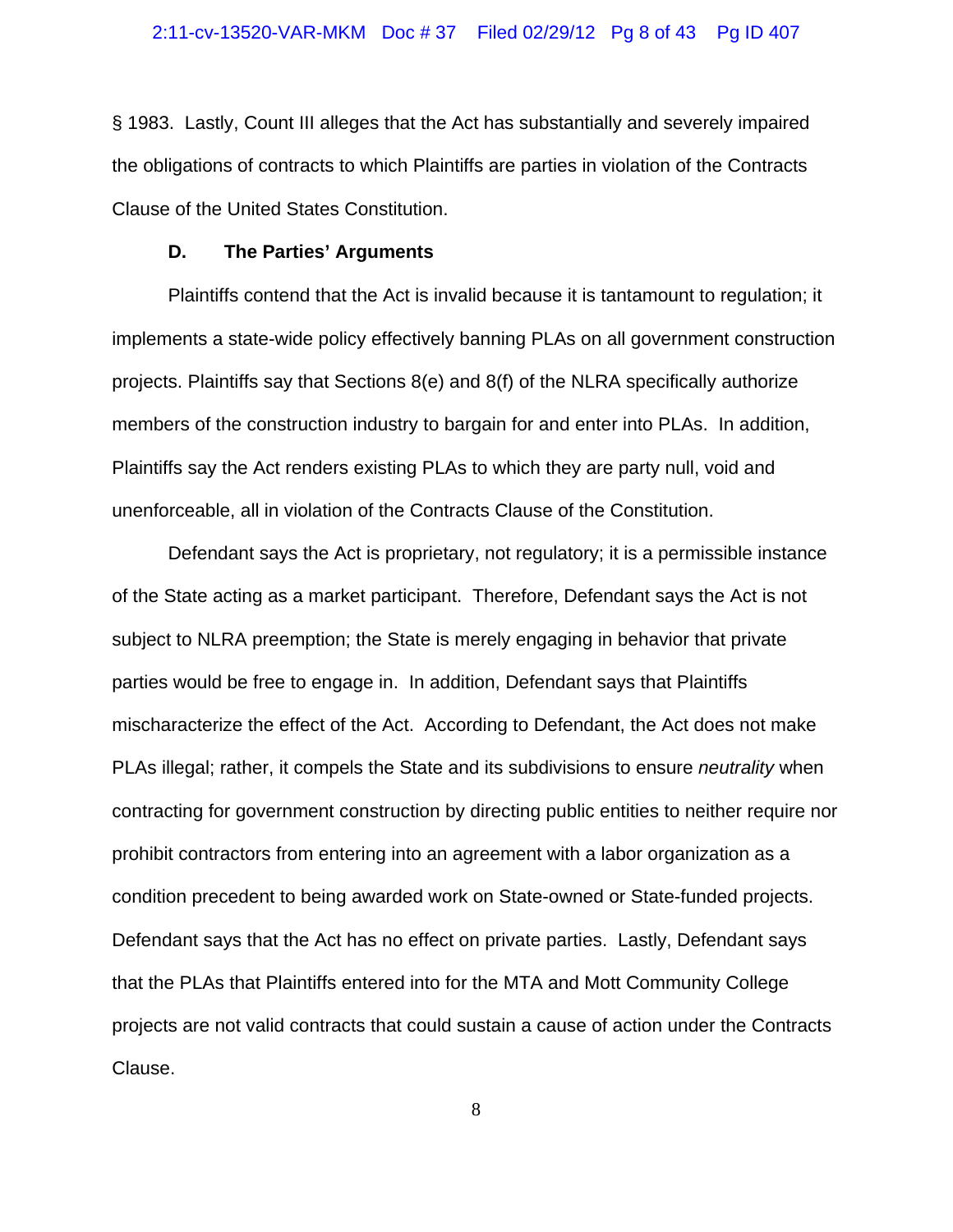### **III. STANDARD OF REVIEW**

The Court will grant summary judgment if "the movant shows that there is no genuine dispute as to any material fact and the movant is entitled to judgment as a matter of law." Fed. R. Civ. P. 56(a); *Anderson v. Liberty Lobby, Inc.*, 477 U.S. 242, 250-57 (1986). When reviewing cross-motions for summary judgment, the court must assess each motion on its own merits.*Federal Ins. Co. v. Hartford Steam Boiler Insp. and Ins. Co.*, 415 F.3d 487, 493 (6th Cir. 2005)**.** "The standard of review for cross-motions for summary judgment does not differ from the standard applied when a motion is filed by only one party to the litigation." *Lee v. City of Columbus*, 636 F.3d 245, 249 (6th Cir.2011)."[T]he filing of cross-motions for summary judgment does not necessarily mean that an award of summary judgment is appropriate." *Spectrum Health Continuing Care Group v. Anna Marie Bowling Irrevocable Trust*, 410 F.3d 304, 309 (6th Cir.2005).However, summary judgment is particularly appropriate where "the case turns upon an issue of law, such as the construction of a statute." *Salazar v. Brown*, 940 F.Supp. 160, 161 (W.D. Mich. 1996).

## **IV. ANALYSIS**

### **A. Justiciability**

Defendant raised the issue of Plaintiffs' standing to maintain this suit. Standing is a threshold jurisdictional question that must be resolved in Plaintiffs' favor before the Court may proceed to the merits. *Steel Company v. Citizens for a Better Envt.*, 523 U.S. 83, 88-89 (1998).

Article III, Section 2 of the United States Constitution confines the federal courts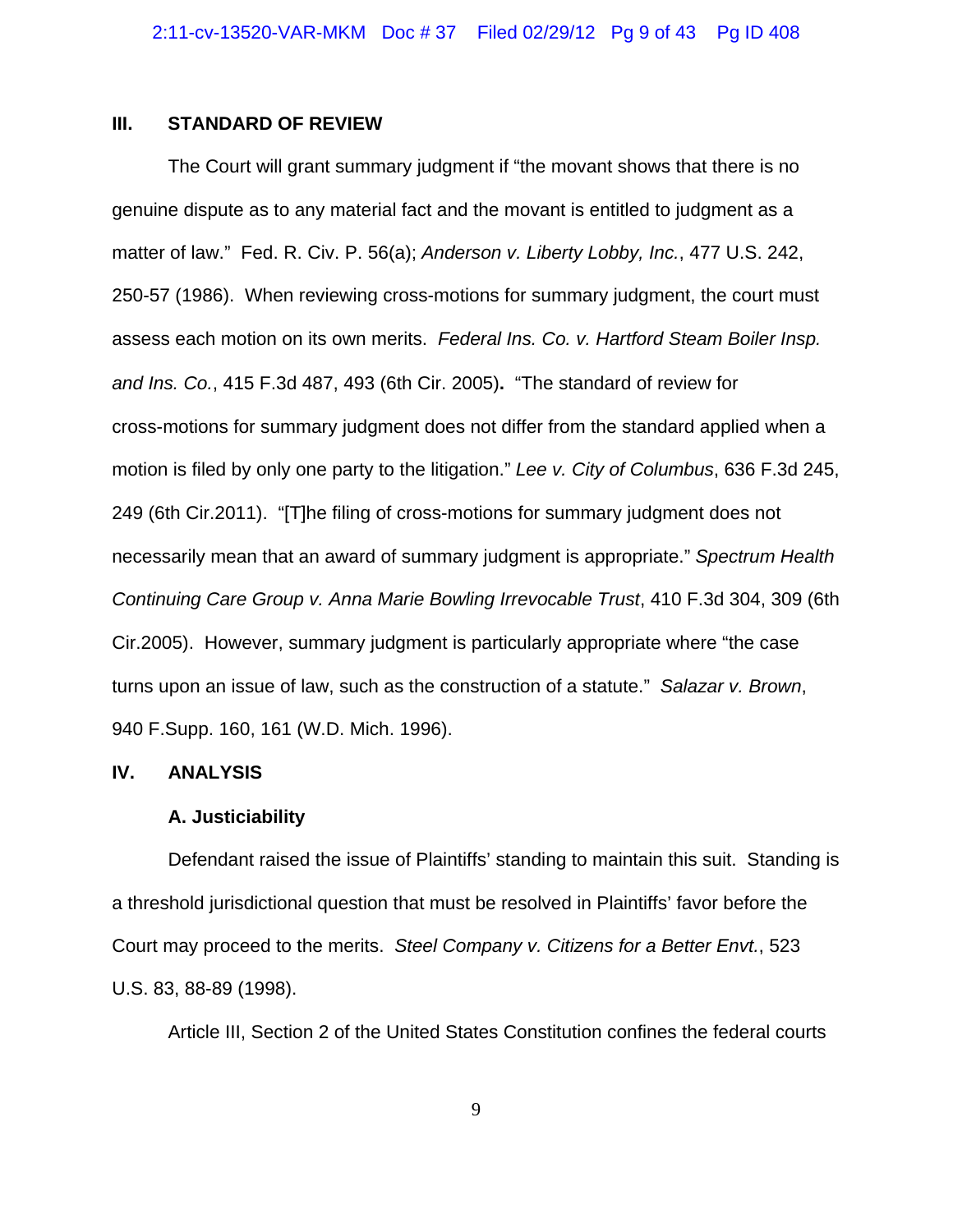### 2:11-cv-13520-VAR-MKM Doc # 37 Filed 02/29/12 Pg 10 of 43 Pg ID 409

to adjudicating "cases" and "controversies." U.S. Const. art. III, § 2. The existence of a case or controversy is a "bedrock requirement" for federal court jurisdiction. *Valley Forge Christian College v. Americans United for Separation of Church and State*, 454 U.S. 464, 471 (1982). "No principle is more fundamental to the judiciary's proper role in our system of government than th[is] constitutional limitation of federal court jurisdiction . . . ." *Raines v. Byrd*, 521 U.S. 811, 818 (1997) (quoting *Simon v. E. Ky. Welfare Rights Org.*, 426 U.S. 26, 37 (1976)). Absent a case or controversy, the Court lacks jurisdiction and the case must be dismissed. *Steel Co.*, 523 U.S. 83, 94 (quoting *Ex parte McCardle*, 74 U.S. 506, 514 (1868)).

#### **i. Standing**

### **1. Applicable Law**

In order to satisfy the case-or-controversy requirement, a plaintiff must have standing. *Lujan v. Defenders of Wildlife*, 504 U.S. 555, 560 (1992) ("[T]he core component of standing is an essential and unchanging part of the case-or-controversy requirement of Article III.")). "The threshold question in every federal case is whether the Court has the judicial power to entertain the suit." *Nat'l Rifle Assoc. of Am. v. Magaw*, 132 F.3d 272, 279 (6th Cir. 1997) (citing *Warth v. Seldin*, 422 U.S. 490, 498 (1975)). That is, whether, in resolving the dispute, the federal court would be acting in a manner "consistent with a system of separated powers." *Flast v. Cohen*, 392 U.S. 83, 97 (1968). Federal courts exist "to decide on the rights of individuals." *Marbury v. Madison*, 5 U.S. 137, 170 (1803). Vindicating the public interest, on the other hand, "is the function of Congress and the Chief Executive." *Lujan*, 504 U.S. at 576. Therefore,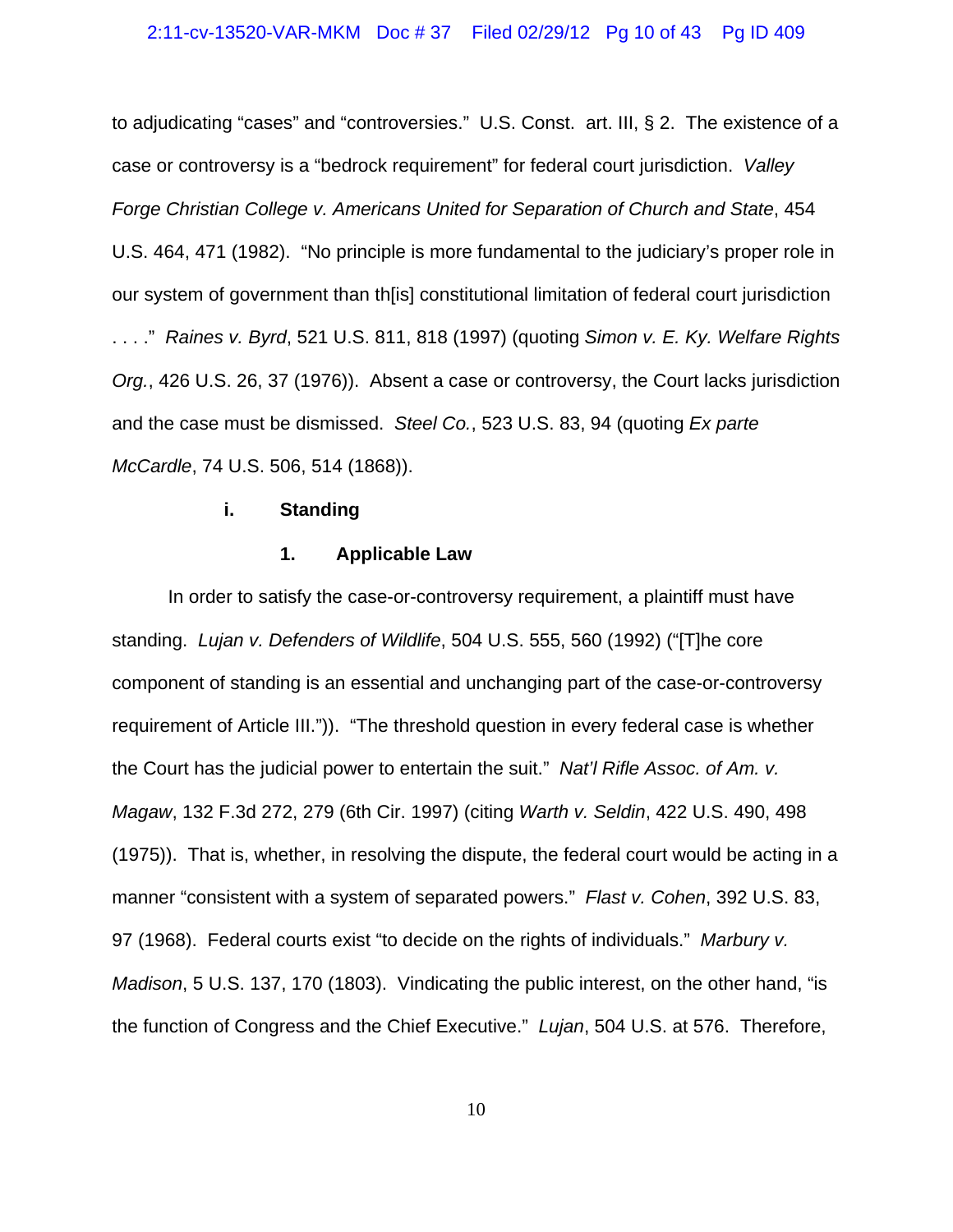### 2:11-cv-13520-VAR-MKM Doc # 37 Filed 02/29/12 Pg 11 of 43 Pg ID 410

the Court must be satisfied that the plaintiff has alleged "such a personal stake in the outcome of the controversy as to warrant *his* invocation of federal court jurisdiction." *Summers v. Earth Island Inst.*, 555 U.S. 488, 493 (2009). Generalized grievances are insufficient to confer standing. *Lujan*, 504 U.S. at 573-74. Nor is an asserted right to have the government act in accordance with the law or Constitution sufficient, without more. *Allen v. Wright*, 468 U.S. 737, 754 (1984).

The "irreducible constitutional minimum" of standing requires the plaintiff to establish three elements: (1) "an injury in fact–an invasion of a legally protected interest which is (a) concrete and particularized, and (b) actual or imminent, not conjectural or hypothetical"; (2) "a causal connection between the injury and the conduct complained of," often referred to as traceability; and (3) "it must be likely, as opposed to merely speculative, that the injury will be redressed by a favorable decision," known as redressability. *Lujan*, 504 U.S. at 560-61 (internal citations and quotations omitted).

An organization has standing to bring suit in its own name on behalf of its members if: "(a) its members would otherwise have standing to sue in their own right; (b) the interests it seeks to protect are germane to the organization's purpose; and (c) neither the claim asserted nor the relief requested requires the participation of individual members in the lawsuit." *Hunt v. Wash. State Apple Adver. Com'n*, 432 U.S. 333, 343 (1977); *see also Fednav, Ltd. v. Chester*, 547 F.3d 607, 615 (6th Cir. 2008).

The party invoking federal jurisdiction has the burden to establish these elements. *Lujan*, 504 U.S. at 561 (citing *FW/PBS, Inc. v. Dallas*, 493 U.S. 215, 231 (1990)). Each of these elements must be supported "with the manner and degree of evidence required at the successive stages of the litigation." *Id.* In the context of a Rule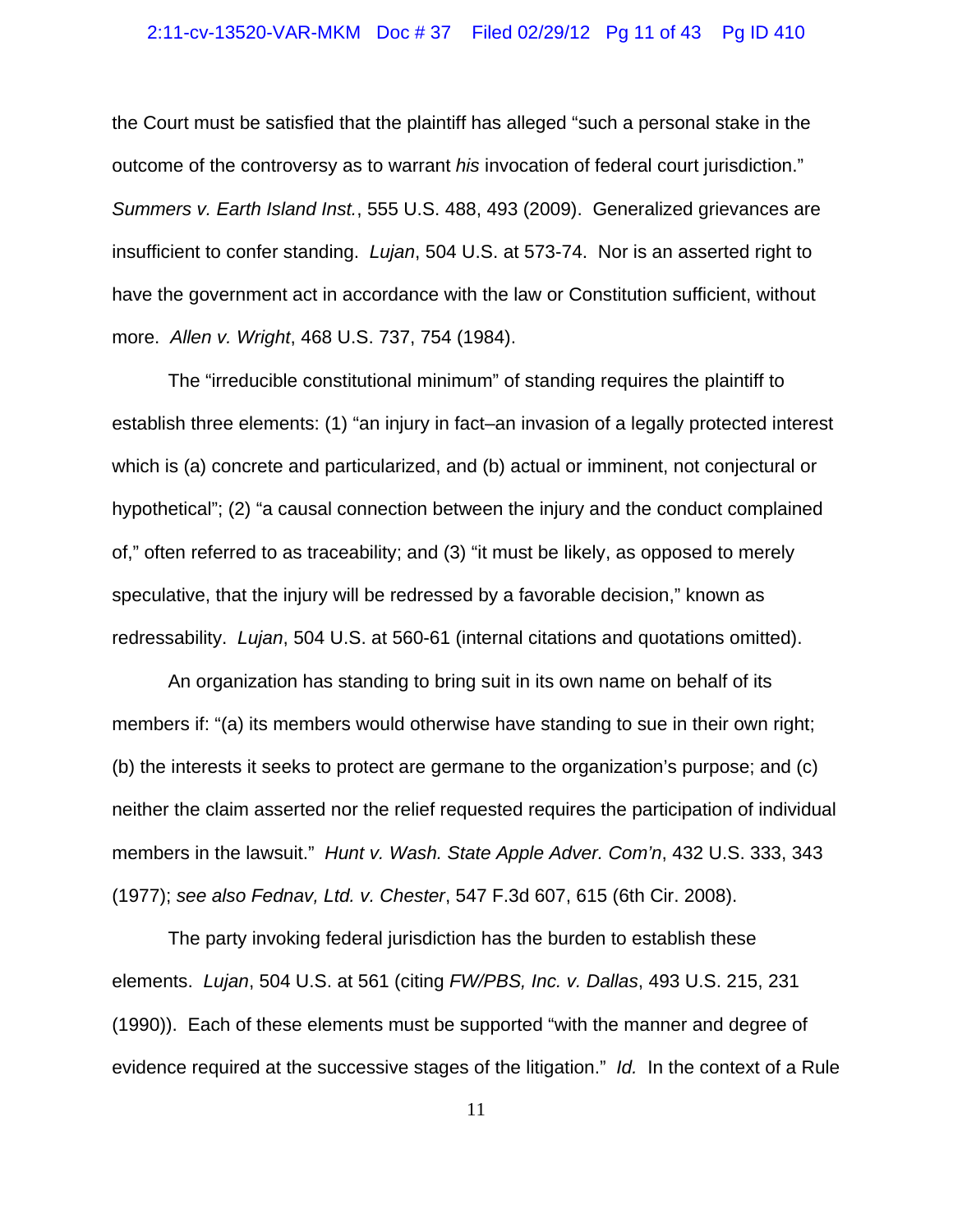### 2:11-cv-13520-VAR-MKM Doc # 37 Filed 02/29/12 Pg 12 of 43 Pg ID 411

56 motion for summary judgment, a plaintiff cannot rely upon mere allegations of injury. *Dep't of Commerce v. United States House of Representatives*, 525 U.S. 316, 329 (1999). Rather, "a plaintiff must establish that there exists no genuine issue of material fact as to justiciability or the merits." *Id.*

### **2. No Genuine Issue of Material Fact as to Standing**

In support of their motion for summary judgment, Plaintiffs submitted the declarations of Mike Lynch, President of GLS, and William Lorelli, Assistant Vice President/Project Manager at Walbridge. As set forth more fully above, pp. 6-7, the declaration of Mike Lynch establishes that GLS was party to two PLAs–one with Mott Community College, and one with the Flint MTA–both of which were nullified when the Act took effect. In addition, the declaration of William Lorelli, discussed above at p.7, establishes that the Trades Council was in the process of negotiating a PLA for work on the Wayne County Jail Project, but that the Act caused the abrupt termination of those negotiations.

Sworn declarations properly support Plaintiffs' standing allegations. *See Lujan*, 504 U.S. at 561 (holding that a plaintiff may not rely upon "mere allegations" in the context of a summary judgment motion). Defendant did not set forth any specific facts showing that there is a genuine issue of standing for trial. *See* Fed. R. Civ. P. 56(e); *Dep't of Commerce*, 525 U.S. at 330-31. The Court finds that there are no genuine issues of material fact on this issue of standing.

### **3. The Parties' Arguments**

Plaintiffs argue that they, their labor organization members, and the individual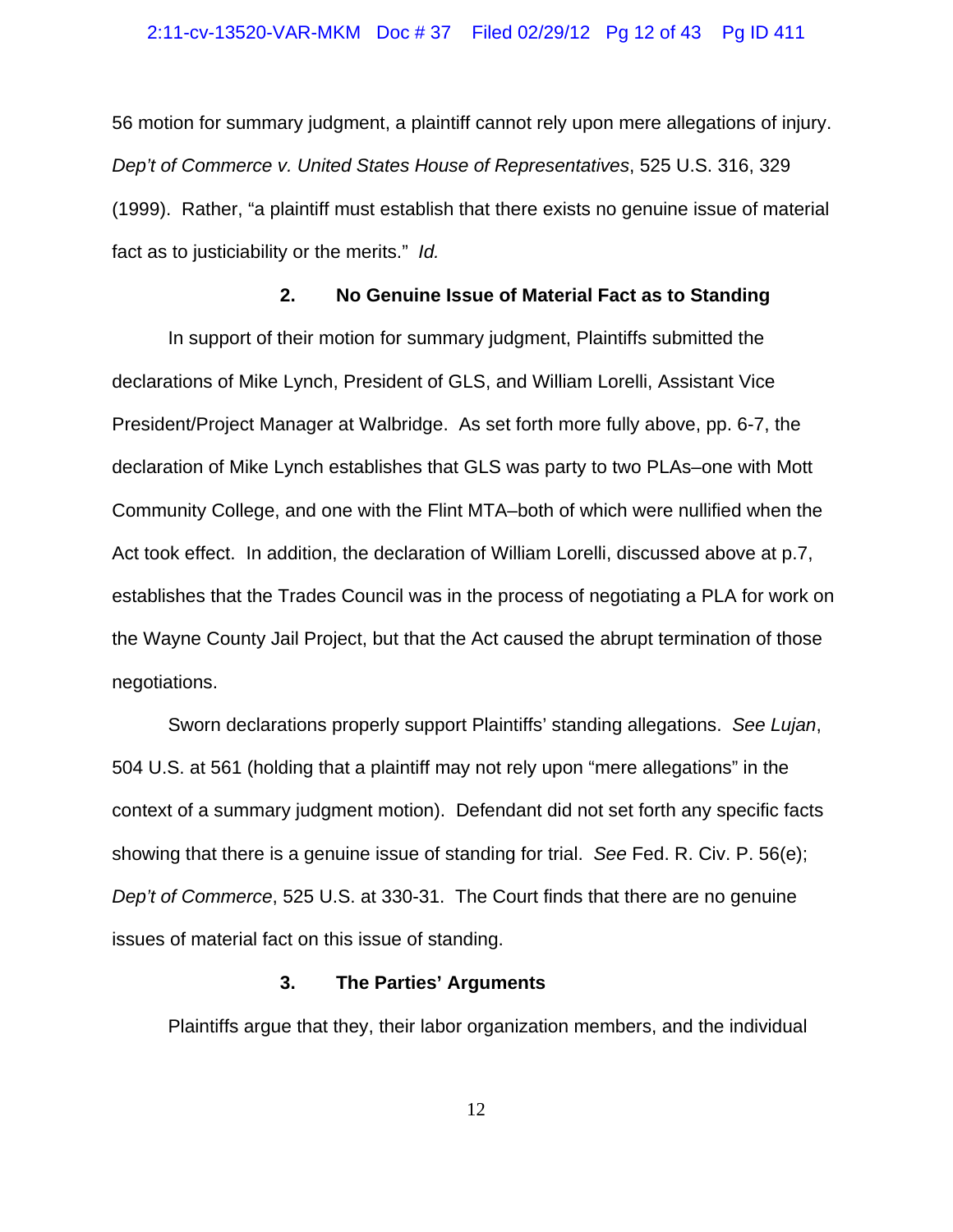### 2:11-cv-13520-VAR-MKM Doc # 37 Filed 02/29/12 Pg 13 of 43 Pg ID 412

employees they represent, have suffered and continue to suffer immediate and irreparable injury; and, that they have been denied their ability to engage in concerted activity specifically protected by the NLRA–including collective bargaining–in seeking to negotiate and enter into PLAs on public sector construction projects. Plaintiffs say that their injuries can be redressed by a declaratory judgment that the Act is unenforceable; such ruling would allow them to enforce PLAs already in place on existing projects, and continue to negotiate PLAs on future projects that would otherwise be prohibited by the Act.

Defendant argues that Plaintiffs have not satisfied the case-or-controversy requirement for federal court jurisdiction. Defendant says the Act does not impermissibly affect PLAs that are part of existing construction contracts; therefore, Plaintiffs fail to allege any injury with regard to their existing PLAs. In addition, Defendant denies that the PLAs attached to the Lynch Declaration are even valid contracts sufficient to create a case or controversy with respect to Plaintiffs' contract clause claim. Defendant also argues that Plaintiffs have not demonstrated a nexus between the Act and injury allegedly caused by the Act sufficient to create a case or controversy. Defendant further states that any actions of private contractors with regard to the Act are not fairly traceable to Defendant because the Act only controls the actions of governmental units, and has no effect whatsoever on private parties. Similarly, Defendant claims that the acts of public sector owners who terminated PLA negotiations with Plaintiffs when the Act went into effect are not traceable to Defendant because the Act does not mandate or condone such action. In short, Defendant says third parties' wrongful interpretations of the Act do not render the Act unconstitutional. Lastly,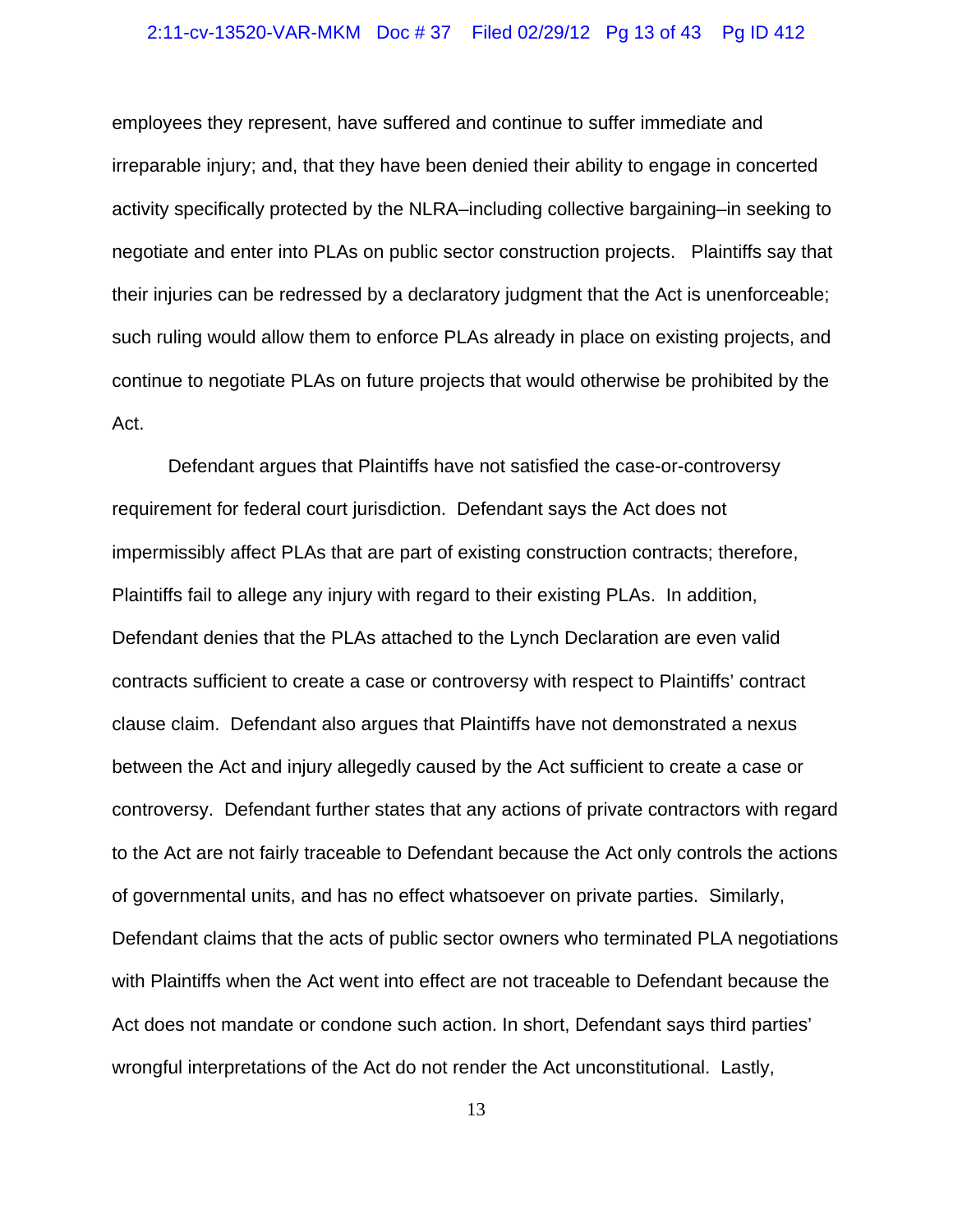Defendant states that Plaintiffs do not state a cognizable injury because the rights they assert under the NLRA do not actually exist.

### **4. Plaintiffs have Standing**

For the reasons that follow, the Court is satisfied that Plaintiffs have standing; the Court can exercise jurisdiction over this dispute.

### **a. Injury in Fact**

Plaintiffs are unincorporated associations comprised of labor organizations.

Lynch Decl. ¶ 2. The first step in deciding whether an organization has standing is to determine whether the individual members of the organization would have standing to sue in their own right. *Hunt*, 432 U.S. at 560-61. The complaint need not set forth the names of individual trade members in order to satisfy *Lujan's* dictate that the injury be particularized. *See Bldg. And Constr. Trade Council of Buffalo, New York and Vicinity v. Downtown Development, Inc.*, 448 F.3d 138, 144-145 (2d Cir. 2006).

For individual members of Plaintiff organizations to have standing, they must meet the injury in fact, traceability, and redressability requirements described above. *Lujan*, 504 U.S. at 560-61. An injury in fact must be concrete and particularized, not speculative or hypothetical. Plaintiffs refer to the "individual employees they represent" throughout the Amended Complaint. Plaintiffs say that these employees suffered harm as a result of the nullification of PLAs at existing construction projects, including those at Mott Community College and the Flint Mass Transit Authority. Plaintiffs allege that their individual employees have been injured and continue to be injured by the deprivation of their right to engage in concerted protective activity, including collective bargaining, in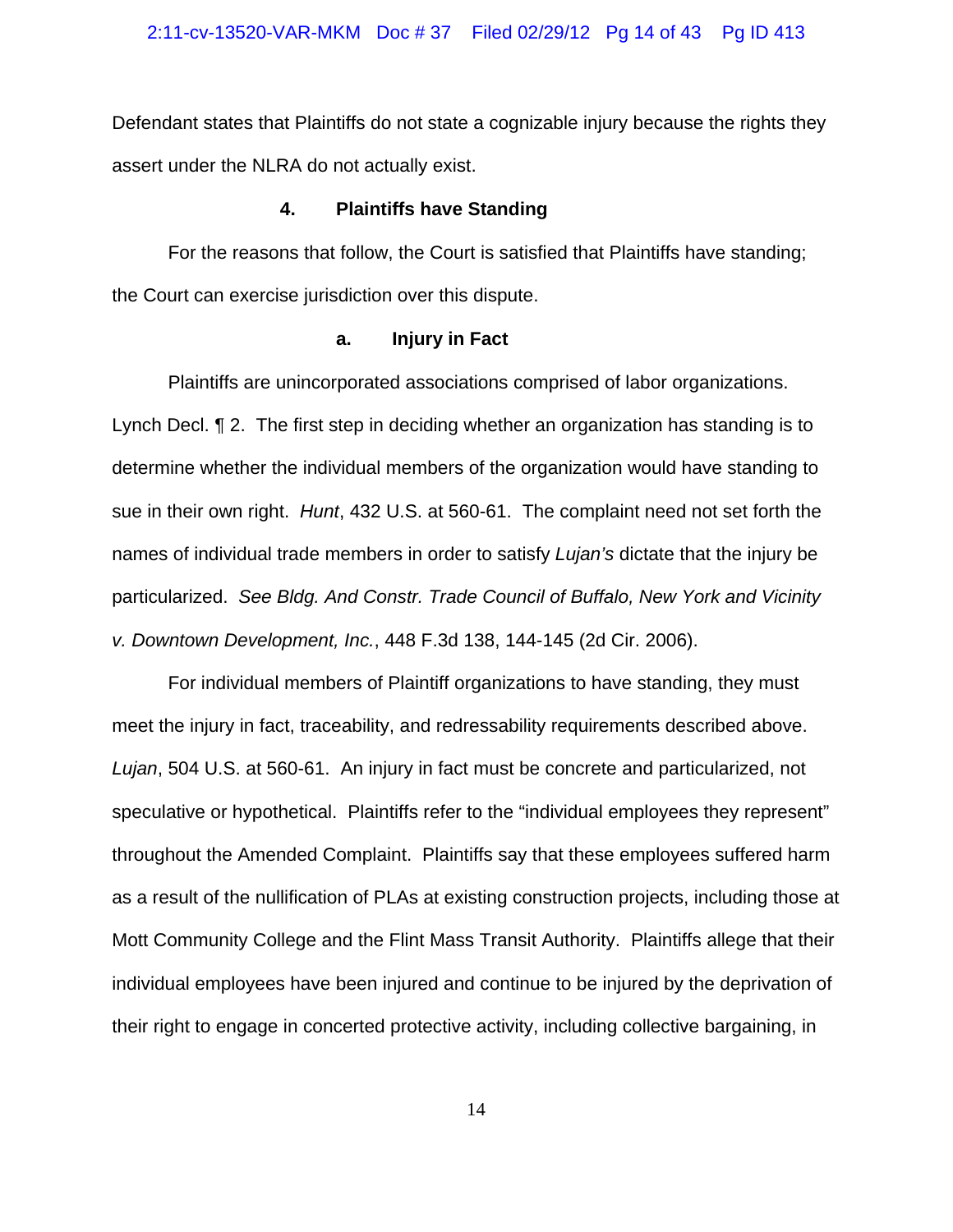violation of the NLRA.

Purely legal injury is sufficient to confer standing if it is palpable. *Bantam Books, Inc. v. Sullivan*, 372 U.S. 58, 64 n.6 (1963)**.** Indeed, Plaintiffs have "'a legally protected interest in both negotiating and enforcing a [project labor agreement].'" *Idaho Bldg. And Constr. Trades Council, AFL-CIO v. Wasden*, No. 11-00253, 2011 WL 6742502 at \*6 (D. Idaho December 22, 2011) (citing *Bldg. And Constr. Trades Dep't, AFL-CIO v. Allbaugh*, 172 F.Supp.2d 67, 75 (D.D.C. 2001). Plaintiffs say that enforcement of the Act prevented them from engaging in federally protected activity. Further, Plaintiffs say the Act has rendered contracts to which they are a party null and void. These injuries are plainly not speculative or inchoate, and are palpable injuries in fact.

The Court is unconvinced by Defendant's argument, namely, that Plaintiffs have not met the injury in fact component of standing because the federal rights that have allegedly been violated do not exist. Although the concepts involved in the constitutional standing doctrine are "concededly not susceptible of precise definition," *Allen*, 468 U.S. at 751, courts have repeatedly held that a palpable legal injury is sufficient to confer standing. *See League of United Latin American Citizens v. Perry*, 548 U.S. 399 (2006) (an equal protection challenge to partisan gerrymandering presents a justiciable case or controversy); *Allen,* 468 U.S. at 756 (recognizing the effects of racial discrimination as "one of the most serious injuries recognized in our legal system")*; Bantam Books*, 372 U.S. at 64 n.6 (1963)**.** Plaintiffs allege deprivation of the right to engage in concerted activity protected by the NLRA, and that the Act substantially impairs their rights under existing contracts. These are palpable legal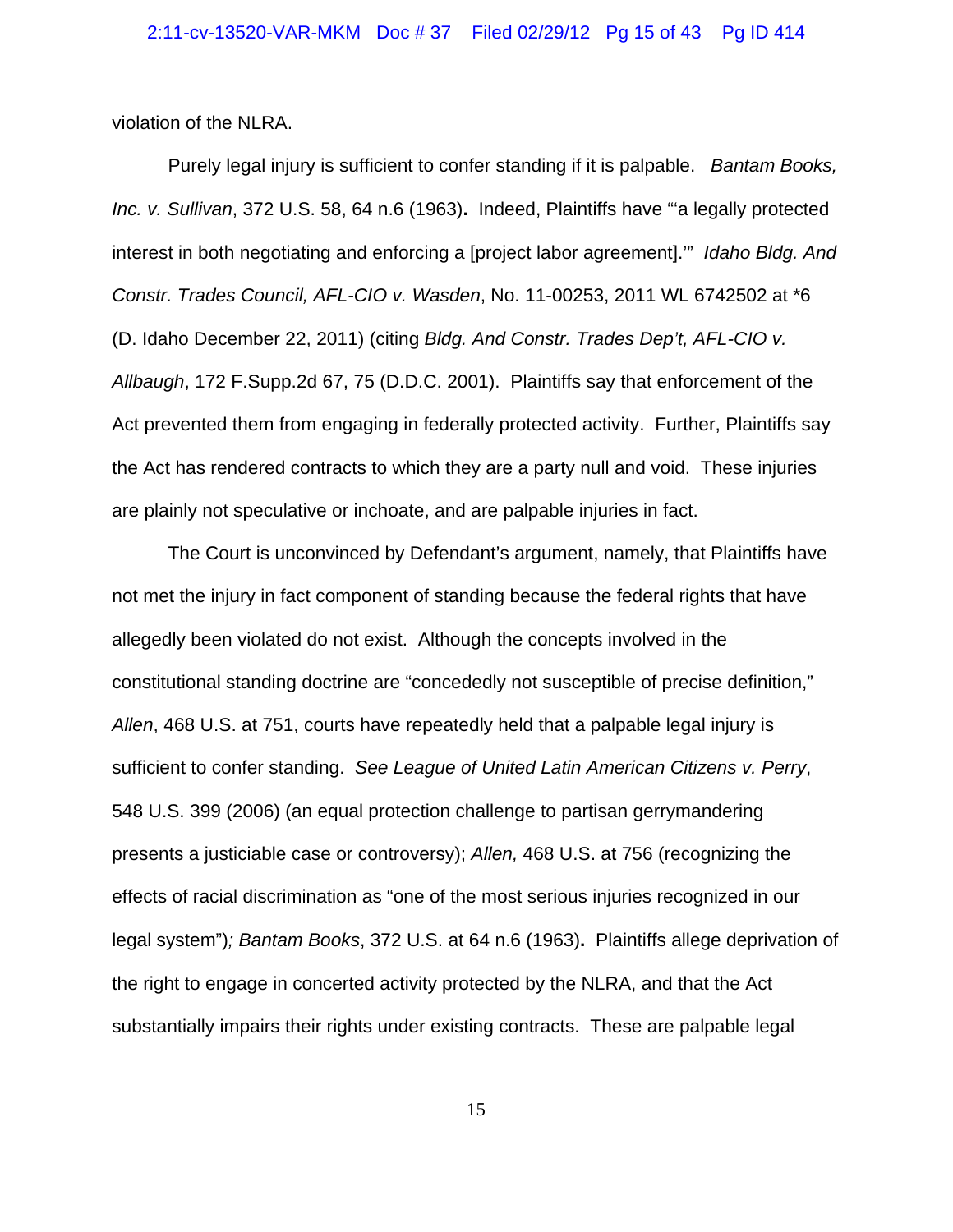injuries sufficient to confer standing.

Defendant's contention that the rights Plaintiffs assert under the NLRA do not actually exist goes to the heart of the case and will appropriately be decided below as part of the Court's discussion of the merits. *See Steel Co.*, 523 U.S. at 89 ("Jurisdiction . . . is not defeated . . . by the possibility that the averments might fail to state a cause of action on which petitioners could actually recover. Rather the district court has jurisdiction if the right of the petitioners to recover under the complaint will be sustained if the Constitution and laws of the United States are given one construction and will be defeated if they are given another.") Defendant does not assert that Plaintiffs' claims are frivolous. That both sides provide authority arguably supporting their theory of the case does not render Plaintiffs' claims an insufficient legal injury to confer standing.

The Court now turns to the second and third of *Lujan*'*s* standing requirements: traceability and redressability.

### **b. Traceability**

The Court finds that the alleged injuries are fairly traceable to the Defendant. As Governor of Michigan, Defendant signed the Act into law and is responsible for its enforcement. Plaintiffs say that Section 5 of the Act operates as an across-the-board prohibition on governmental units entering into contracts with a term prohibited by the Act. Plaintiffs further argue that the Act extends to private parties since it encompasses subcontracts under government contracts. According to Plaintiffs, governmental units and private parties who wish to contract with the State are constrained by the Act; by its terms, they do not have discretion to enter into contracts with prohibited terms. Thus, there are no breaks in the chain of causation between the challenged governmental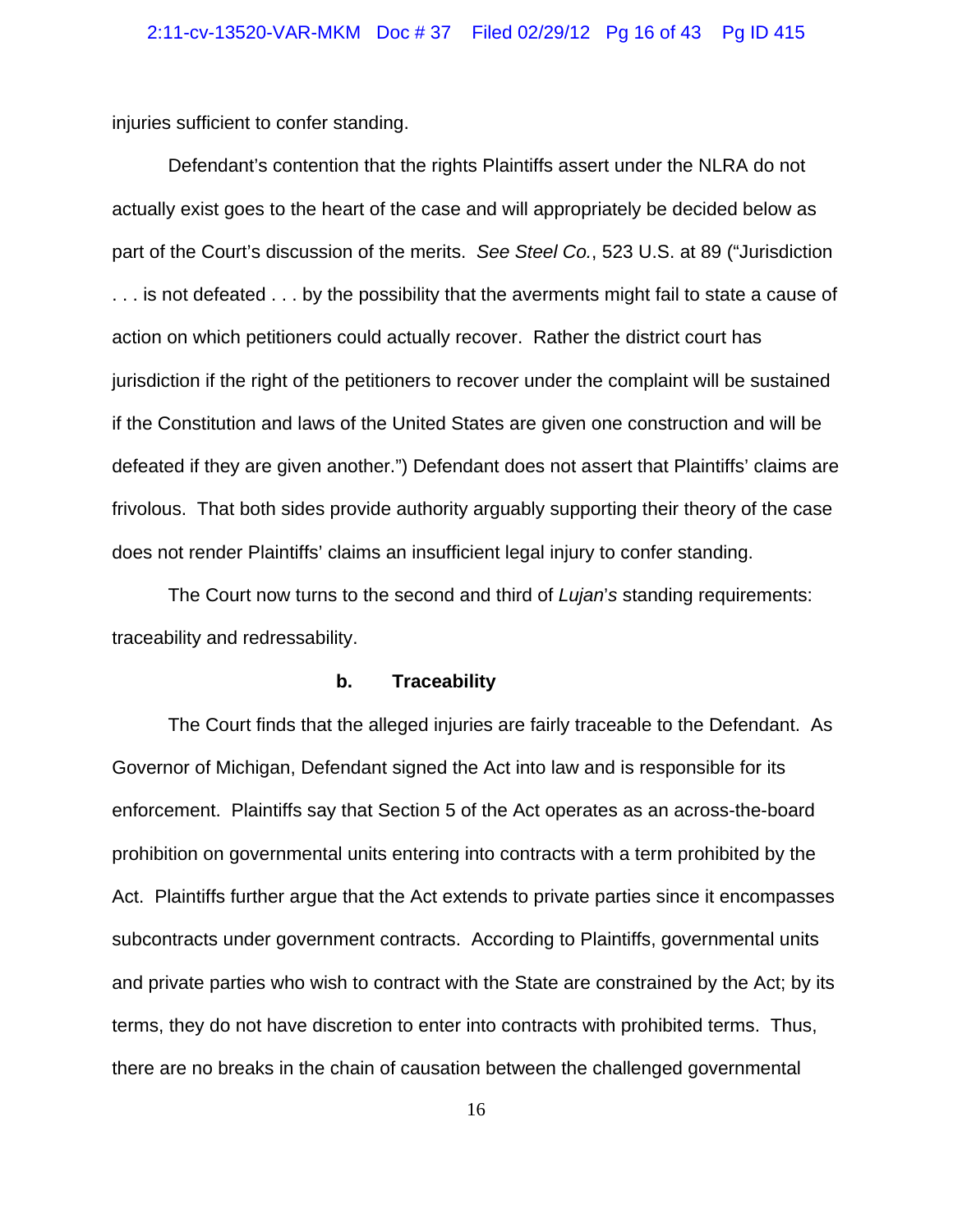### 2:11-cv-13520-VAR-MKM Doc # 37 Filed 02/29/12 Pg 17 of 43 Pg ID 416

action and the asserted injury. *See Wasden*, 2011 WL 6742502 at \*6 ("While the chain of causation leading from enforcement of the Act against the political subdivision to the [plaintiff trade council's] injury may appear attenuated, at no point does it depend on the unfettered choices of third parties not before the Court."); *Cf. Allen*, 468 U.S. at 759. Plaintiffs' alleged injuries are directly traceable to the Act, which was signed and enforced by the Governor.

### **c. Redressability**

Lastly, Plaintiffs' injuries are redressable by a favorable ruling. A ruling by way of the Supremacy Clause of the Constitution that the Act is preempted by the NLRA, and an injunction barring its enforcement, would allow Plaintiffs to continue negotiations with government contractors that were interrupted by the Act's passage, and would affirm the validity of existing PLAs that were allegedly rendered null and void by the Act.

### **d. Organizational Standing Requirements**

Since the Court finds that the labor organization members of Plaintiffs have standing to bring suit on their own, the Court turns to the final two components of the organizational standing inquiry: are the interests the organization seeks to protect germane to its purpose; and, does the claim asserted and the relief requested require the participation of individual members in the lawsuit.

The germaneness requirement of *Hunt* is undemanding. It requires "mere pertinence between litigation subject and organization purpose." *Nat'l Lime Ass'n v. Envtl. Prot. Agency*, 233 F.3d 625, 636-37 (D.C. Cir. 2000). Clearly, litigation by trades councils composed of labor unions to vindicate rights of labor organizations under the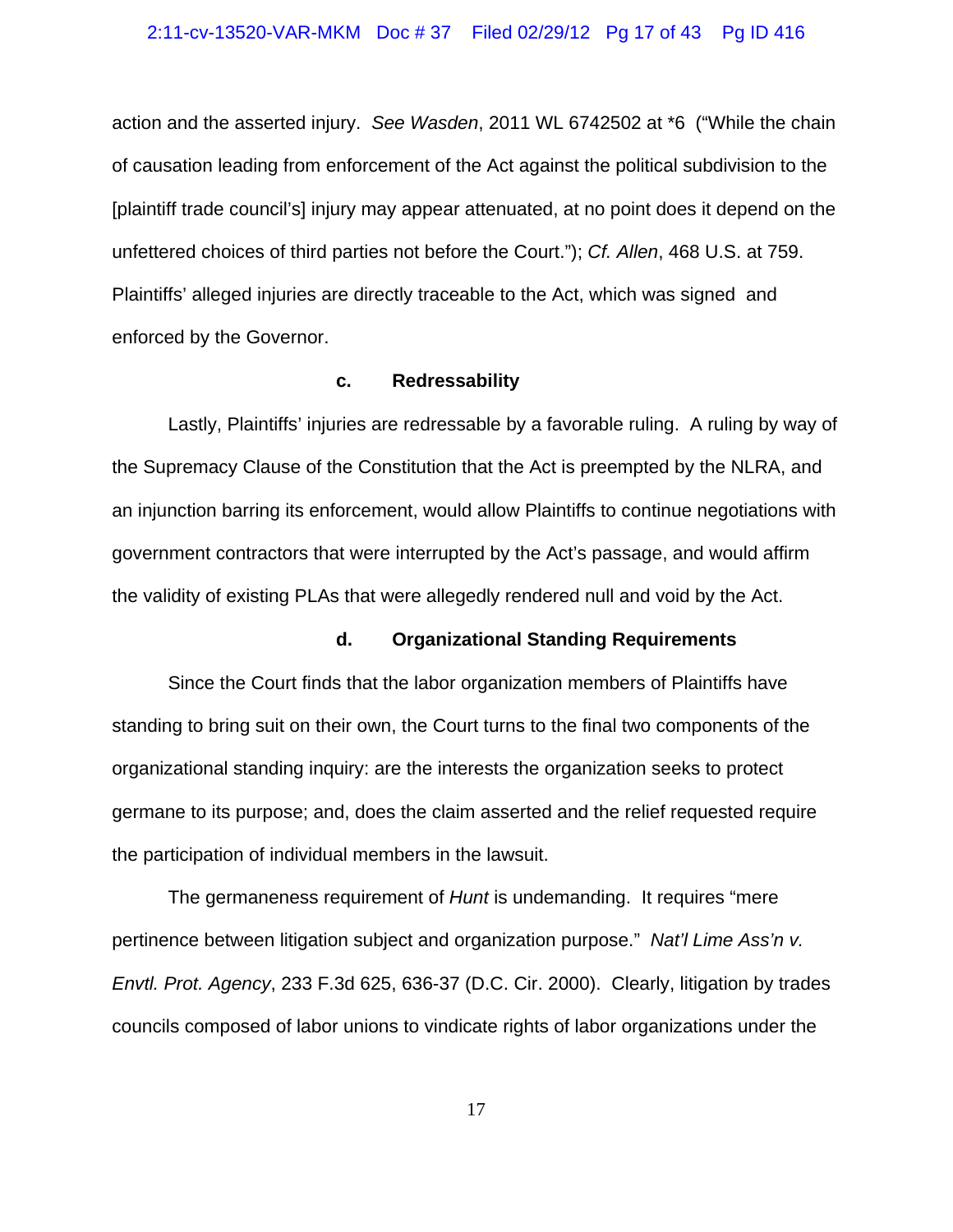NLRA, is pertinent to trades councils' organizational purposes.

Lastly, this lawsuit does not require participation of individual members of the organizations. There are no claims for damages that would require individual proof. *See Hunt*, 432 U.S. at 344 ("[N]either the interstate commerce claim nor the request for declaratory and injunctive relief requires individualized proof and both are thus properly resolved in a group context"); *Bano v. Union Carbide Corp.*, 361 F.3d 696, 714 (2d Cir. 2004) ("[W]here the organization seeks a purely legal ruling without requesting that the federal court award individualized relief to its members, the *Hunt* test may be satisfied.").

Plaintiffs have standing; they establish an injury in fact, fairly traceable to Defendant, and capable of redress by a favorable ruling.

### **ii. Ripeness**

The determination of standing does not end the Court's inquiry into the case-orcontroversy requirement. The case must also be ripe for adjudication. The ripeness inquiry concerns whether a party has brought an action prematurely; it seeks to prevent courts from entangling themselves in abstract disagreements that are not concrete enough to satisfy the constitutional and prudential requirements of the doctrine. *See Nat'l Park Hospitality Ass'n v. Dep't of the Interior*, 538 U.S. 807, 808 (2003); *Nat'l Rifle Ass'n*, 132 F.3d at 280 ("Ripeness separates those matters that are premature because the injury is speculative and may never occur from those that are appropriate for the court's review.").

The Supreme Court recognizes two fundamental considerations in the ripeness analysis: (1) the "fitness of the issues for judicial decision;" and (2) "the hardship to the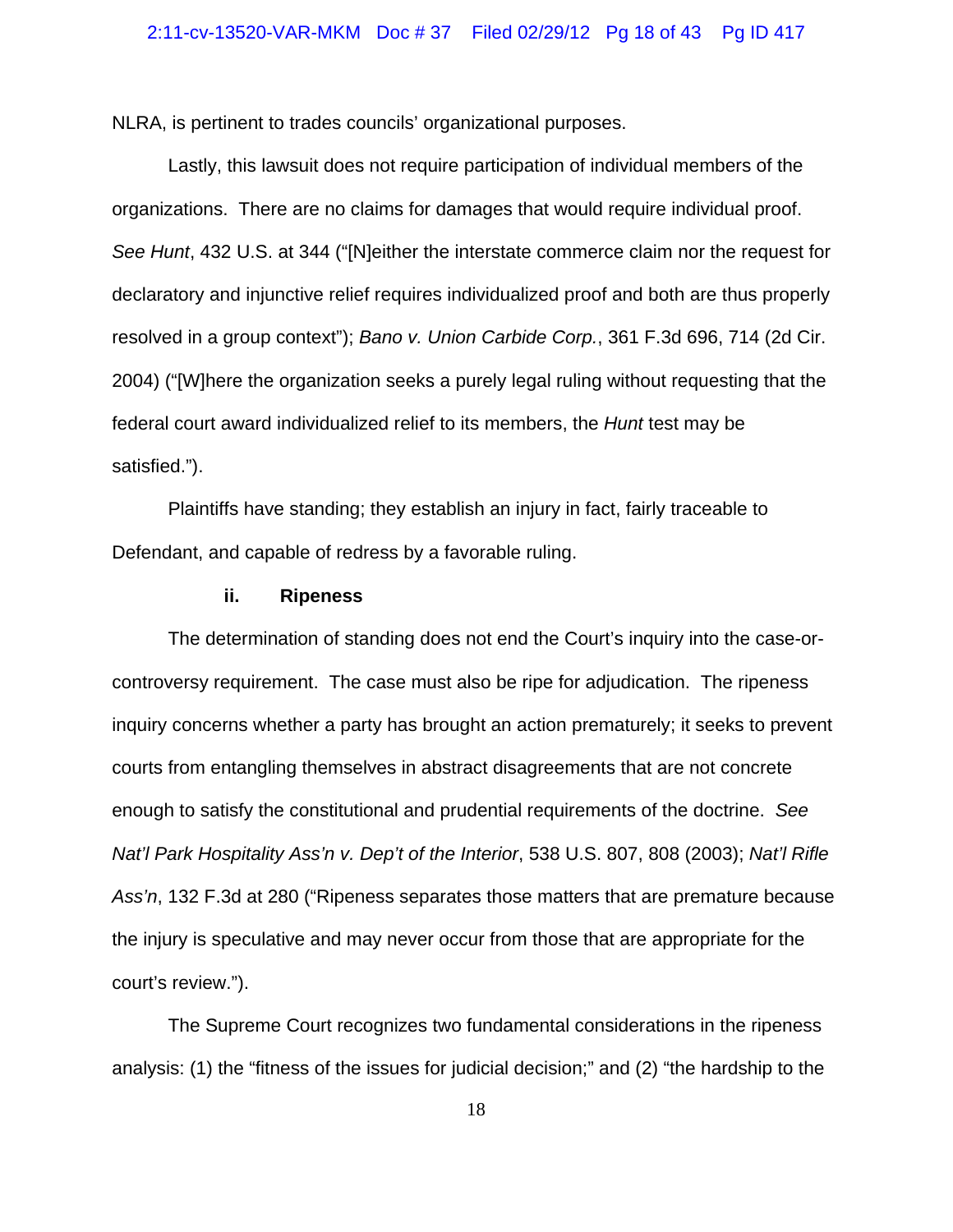parties of withholding court consideration." *Abbot Labs v. Gardner*, 387 U.S. 136, 149 (1967), *overruled on other grounds in Califano v. Sanders*, 430 U.S. 99 (1977).

The Court already determined that Plaintiffs suffered injury that is neither speculative nor inchoate. Critically, this case does not rest upon contingent future events that may not occur. Plaintiffs do not allege that they might suffer some cognizable injury in the future; they establish facts that they have suffered, and will continue to suffer, injury as a result of the Act's enactment. The public interest would be well served by a prompt resolution of the constitutionality of the Act. *See Thomas v. Union Carbide Agr. Products Co.*, 473 U.S. 568, 582 (1985). Defendant's ripeness argument is without merit.

This matter is ripe for an adjudication on the merits.

# **B. NLRA Preemption**

# **i. The NLRA Protects the Right of Construction Industry Employees to Negotiate and Enter into PLAs**

The crux of the NLRA, Section 7, protects the right of employees to engage in collective bargaining. It states:

Employees shall have the right to self-organization, to form, join, or assist labor organizations, to bargain collectively through representatives of their own choosing, and to engage in other concerted activities for the purpose of collective bargaining or other mutual aid or protection . . . . 29 U.S.C. § 157.

An employee's right to negotiate and secure a PLA is a form of concerted activity

protected under Section 7.

In addition, Section 8 of the NLRA explicitly allows for PLAs in the construction

industry. In 1959, Congress passed the Landrum-Griffin Act, 29 U.S.C. §§ 158(e) and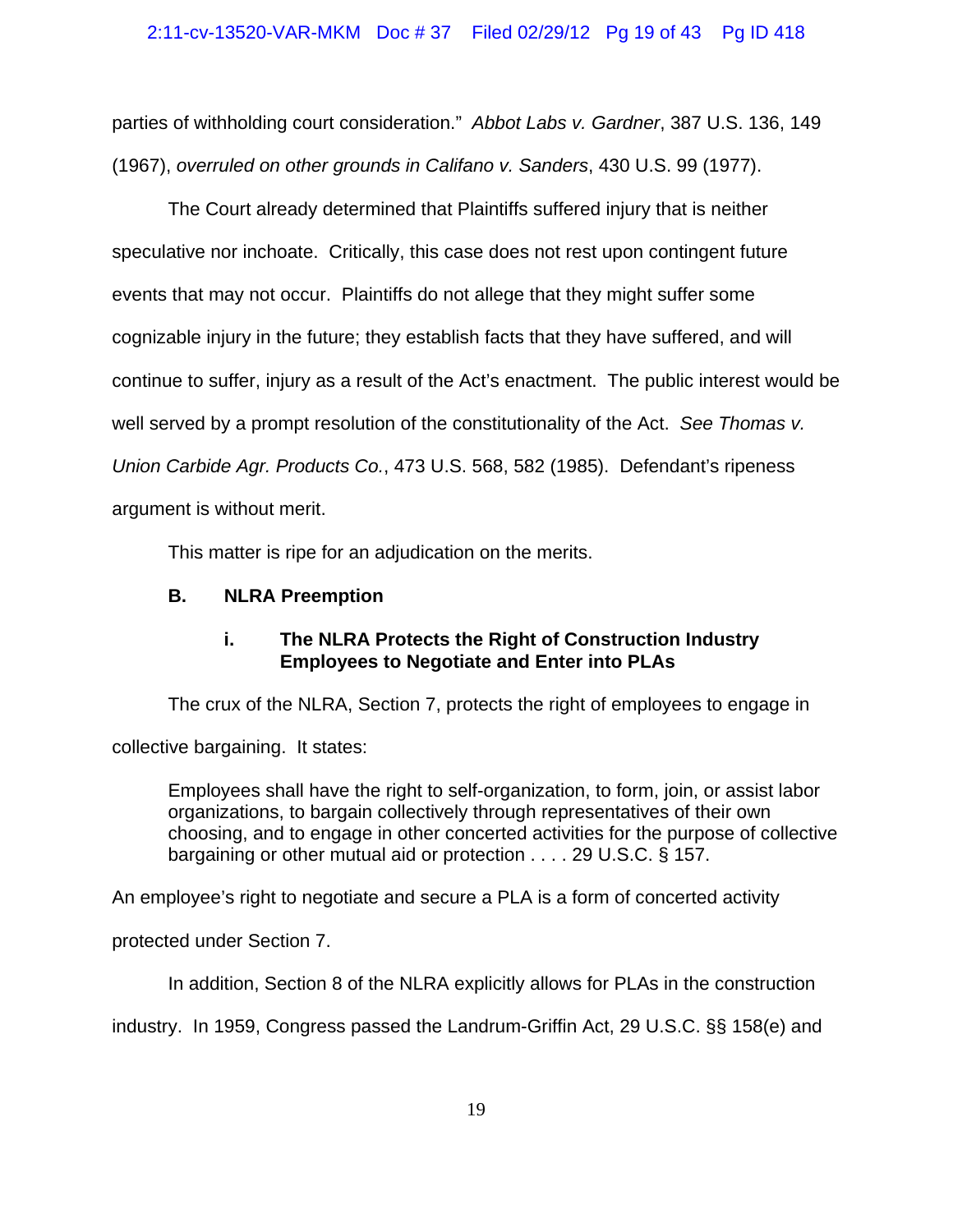(f), which amended the NLRA to add § 8(f) and modify § 8(e). *See Boston Harbor*, 507 U.S. at 230. Section 8(e) generally prohibits "hot cargo" agreements; that is, agreements between a union and employer which require the employer to boycott the goods or services of another party. *See Woelke & Romero Framing, Inc. v. N.L.R.B.*, 456 U.S. 645, 654-55 (1982). The 1959 amendment to Section 8(e) added a proviso specifically exempting the construction industry from the general prohibition of hot cargo agreements. The proviso states: "[N]othing in this subsection shall apply to an agreement between a labor organization and an employer in the construction industry relating to the contracting or subcontracting of work . . . ." 29 U.S.C. § 158(e). The construction industry proviso "permits a general contractor's prehire agreement to require an employer not to hire other contractors performing work on that particular project site unless they agree to become bound by the terms of that labor agreement." *Boston Harbor*, 507 U.S. at 230 (citing *Woelke*, 456 U.S. at 657). In carving out an exception specifically targeting the construction industry, Congress recognized that exclusive subcontracting agreements were part of the pattern of collective bargaining unique to that industry, and that they should remain legal. *Woelke,* 456 U.S. at 657.

Section 8(f) of the NLRA, added as part of the 1959 amendments, specifically authorizes prehire agreements in the construction industry. Prehire agreements are "collective bargaining agreements providing for union recognition, compulsory union dues or equivalents, and mandatory use of union hiring halls, prior to the hiring or any employees." *Boston Harbor*, 507 U.S at 230 (internal citations omitted). Section 8(f) authorizes construction industry employers and unions to enter into agreements setting the terms and conditions of employment for workers on a specific construction project.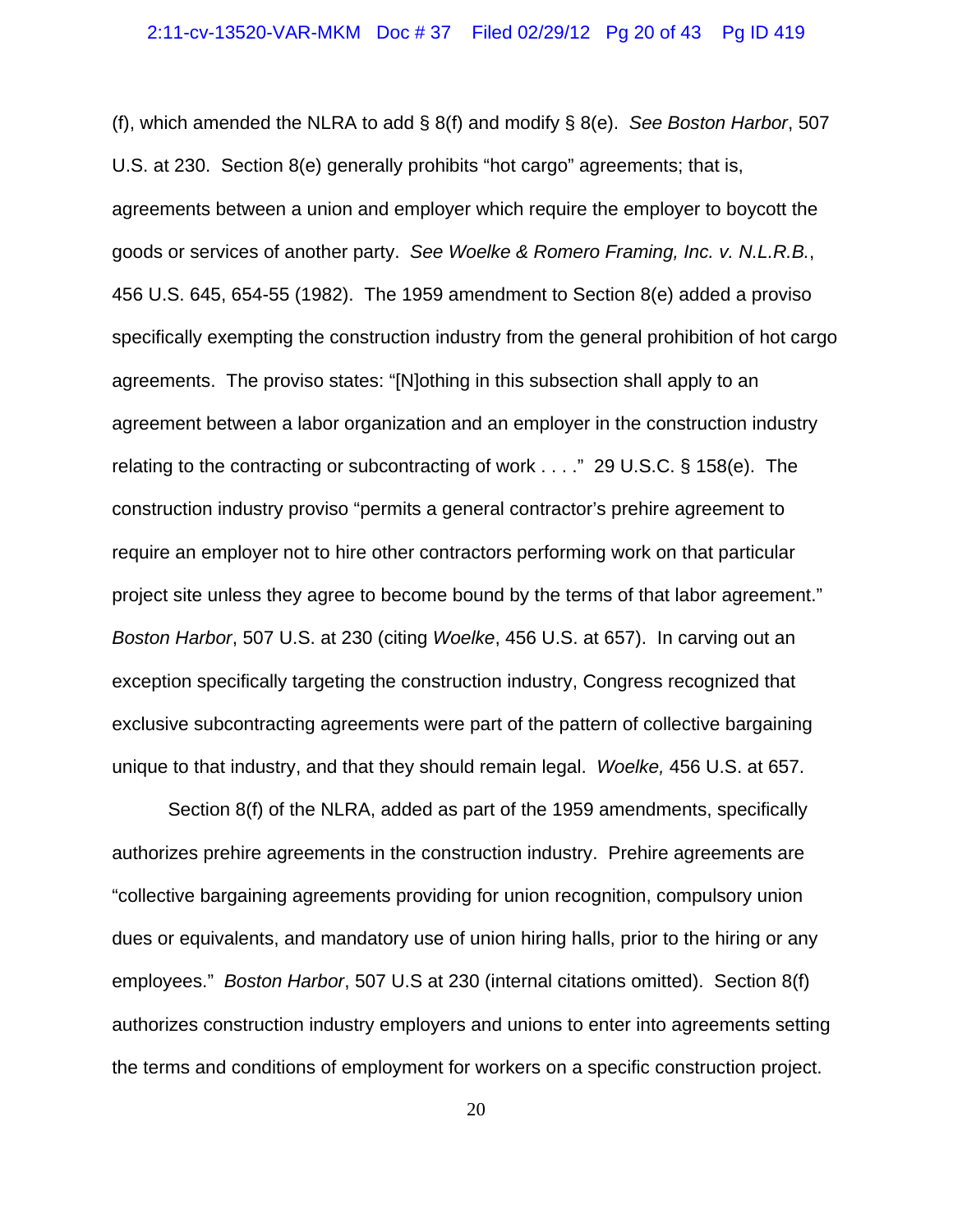*See Jim McNeff, Inc. v. Todd*, 461 U.S. 260, 266 (1983).

Together, Sections 8(e) and 8(f) authorize PLAs. In requiring all contractors and subcontractors to agree to adhere to its terms, a PLA is a form of hot cargo agreement. Section 8(e) permits this type of exclusive agreement within the construction industry. Moreover, a PLA is a form of prehire agreement that sets the terms and conditions of employment for the workers hired by the employer. As such, it is explicitly authorized by Section 8(f). The Ohio Supreme Court succinctly summarized the relationship between the two sections: "[U]nions often seek protected Section 8(e) subcontracting clauses as part of a Section 8(f) prehire agreement." *Cuyahoga Cnty*, 781 N.E. 2d at 956.

The PLAs between Plaintiff GLS and both Flint MTA and Mott Community College, are valid labor contracts. As the Supreme Court noted in *Boston Harbor*, these are the "very sort of labor agreement[s] that Congress explicitly authorized and expected frequently to find." 507 U.S. at 233.

# **ii. The Michigan Fair and Open Competition in Governmental Construction Act Effectively Forbids the Use of PLAs on State Construction Projects**

The Act expressly limits the right of private contractors or subcontractors to enter into PLAs on State construction projects. Section 5 provides in relevant part: "[a] governmental unit shall not enter into or expend funds under a contract for . . . construction . . . if the contract or a subcontract under the contract contains . . . [a] term that requires" a PLA. M.C.L § 408.875. Section 9 further prohibits a "governmental unit or construction manager or other contracting entity acting on behalf of a governmental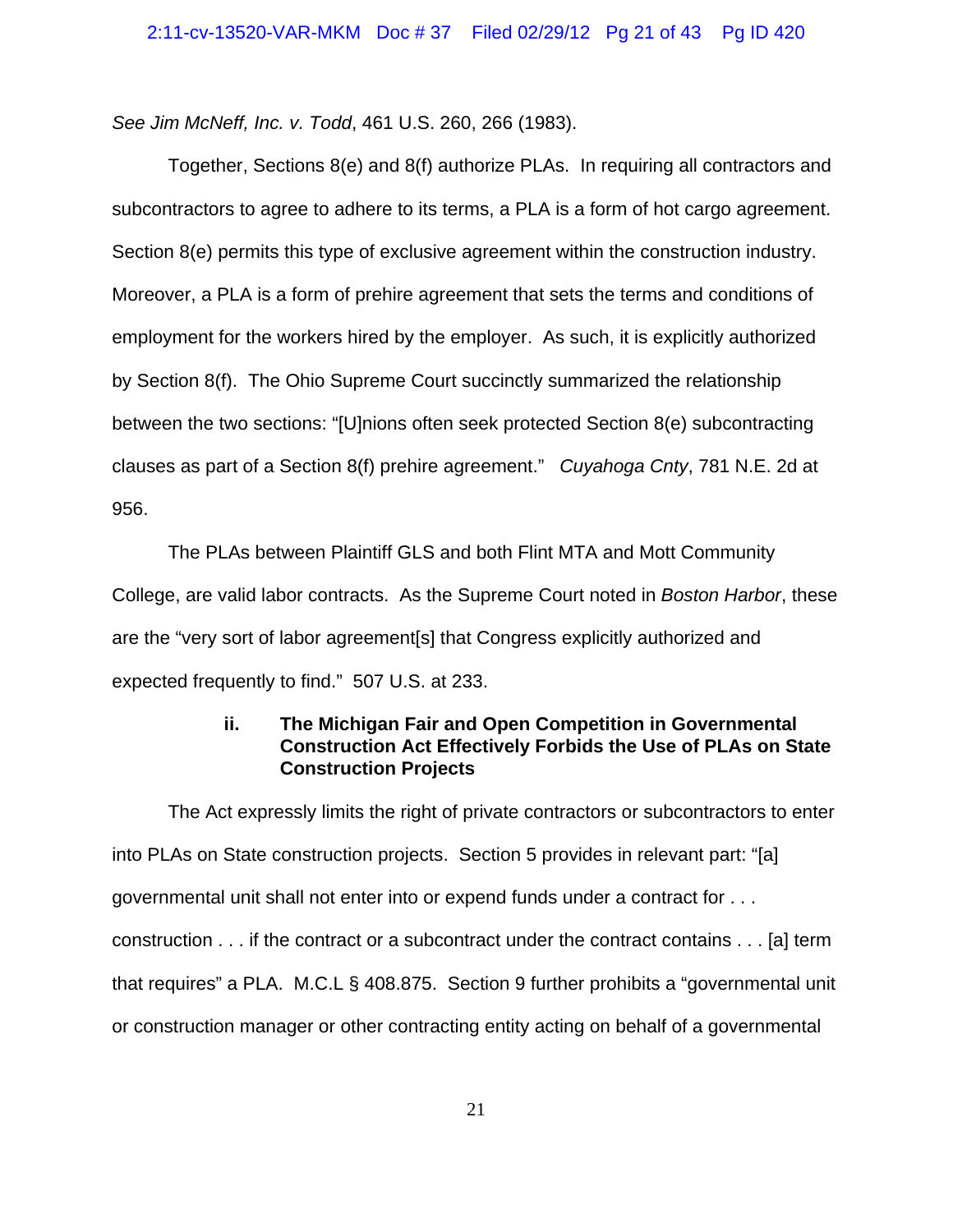## 2:11-cv-13520-VAR-MKM Doc # 37 Filed 02/29/12 Pg 22 of 43 Pg ID 421

unit" from placing a term prohibited by section 5 in any "bid specifications, project agreements, or other controlling documents related to the construction . . . ." *Id*. § 408.879.

By its terms, the Act's prohibitions extend beyond preventing governmental units from themselves entering into PLAs. The Act affects private contractors and subcontractors too, and prevents them from entering into PLAs on governmental construction projects in two ways: First, Section 9 prevents the State or local units of government from implementing PLAs negotiated by private parties by taking the necessary step of incorporating the PLAs into the bid specifications; and second, Section 5 effectively prohibits the voluntary use of PLAs on government construction projects by prohibiting the State and local units of government from entering into or expending funds under a contract if a subcontract under the contract contains a term prohibited by Section 5. As explained above, a PLA, in order to be effective, requires all contractors or subcontractors to agree to its terms. A PLA, therefore, necessarily contains a term prohibited by Section 5 of the Act. PLAs are prohibited on all governmental construction projects because the State is prohibited from even "expending funds" under a contract if a contract or subcontract under the contract contains a requirement that all contractors or subcontractors adhere to its terms.

By way of illustration, consider the following scenario, discussed by the parties at oral argument: The State or a local unit of government enters into an agreement with a general contractor without regard to whether the general contractor plans to use a PLA on the particular construction project. The general contractor later decides to enter into a PLA with a labor organization that requires all subcontractors on the project to agree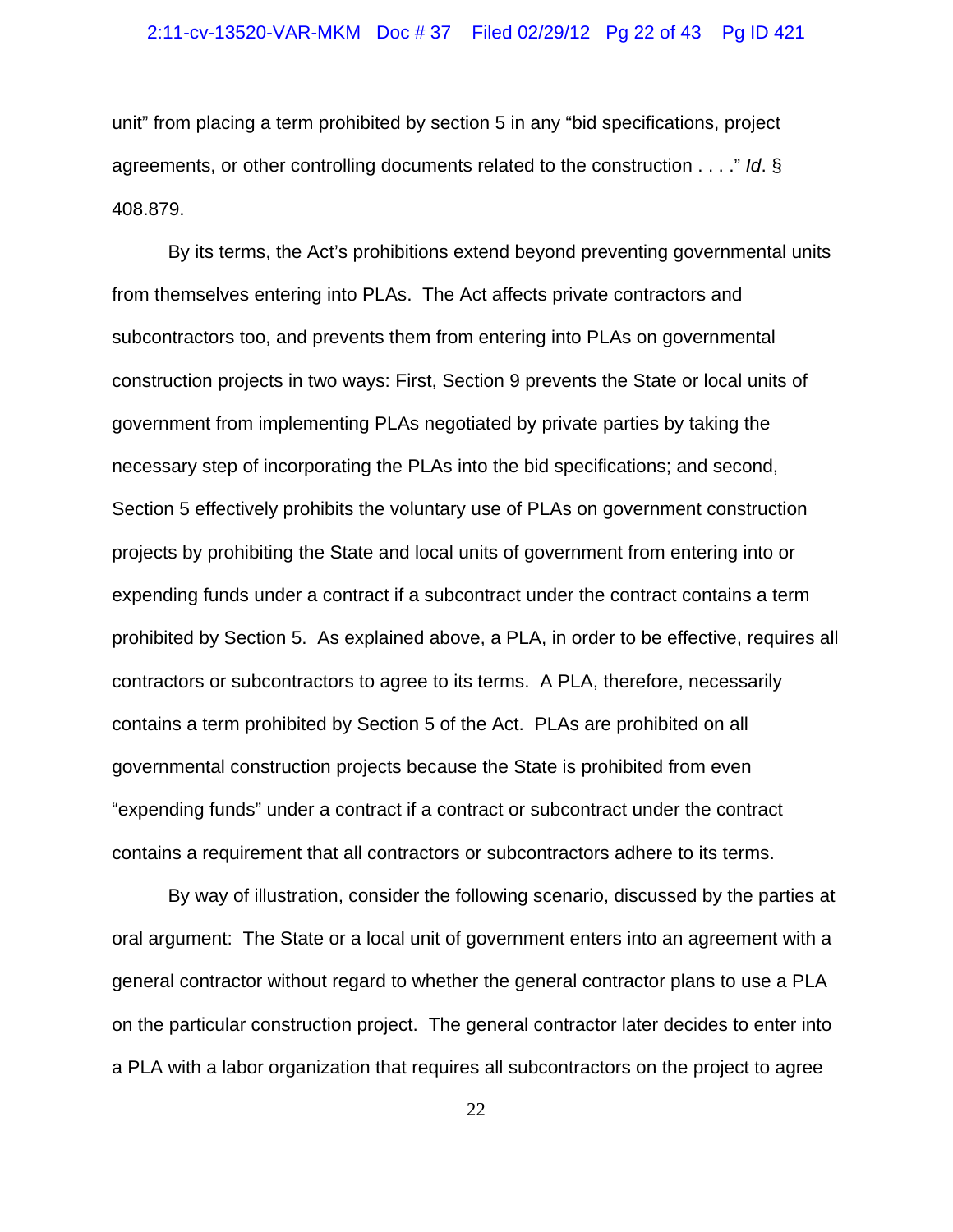### 2:11-cv-13520-VAR-MKM Doc # 37 Filed 02/29/12 Pg 23 of 43 Pg ID 422

to adhere to its terms. The Act prohibits this scenario, even though it is not a situation in which the State itself enters into a PLA. Section 5 prohibits the State from *expending funds* under a contract if the contract or a *subcontract under the contract* contains a PLA requirement. Here, a subcontract under the contract contains a PLA requirement; thus, the State could not pay the general contractor or the subcontractors without being in violation of the Act.

Defendant argues that reading the Act to restrict the private conduct described in the previous paragraph is inconsistent with Section 13's directive that the Act shall not be construed so as to interfere with agreements or other activity protected by the NLRA. *See* M.C.L. § 408.883. The Court, however, believes there is no way to harmonize Section 13 with the other sections of the Act, without rendering the entire Act meaningless. *See* Part IV.B.iv, *infra*. Therefore, Section 13 does not affect the above analysis.

Defendant has consistently argued that the Act has no effect on private parties. He says that a private contractor or subcontractor may successfully bid on a government project and then enter into a PLA without running afoul of the Act. Likewise, Defendant says a private contractor or subcontractor; already party to a PLA, may bid on a governmental construction project. All that the Act requires, according to Defendant, is that governmental units remain *neutral* with respect to PLAs; a governmental unit may neither require nor prohibit a PLA as a condition precedent for awarding work on a project.

Defendant's interpretation of Section 5 is belied by the plain language of the statute. The Court finds there is no way to read the Act as Governor Snyder does: as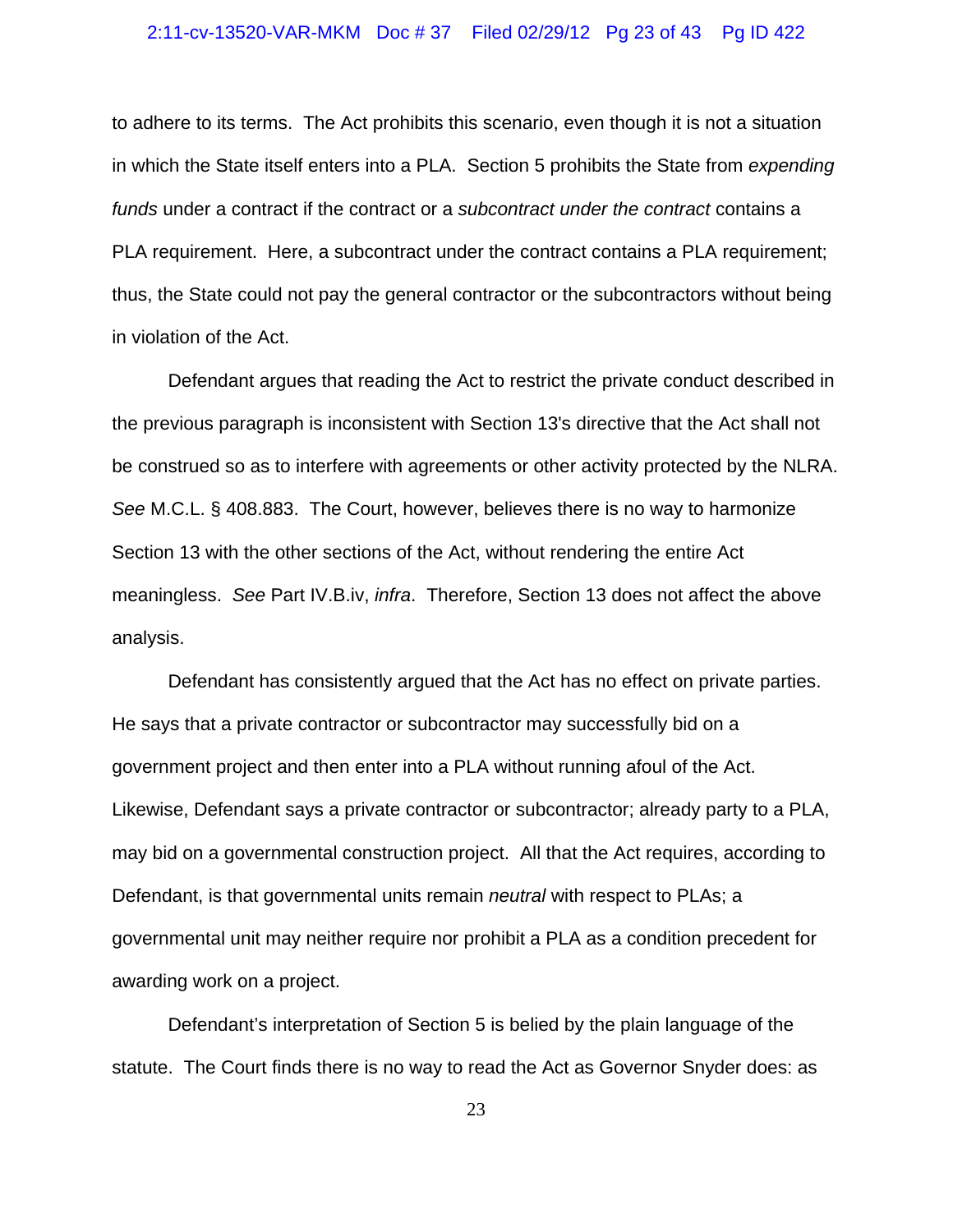### 2:11-cv-13520-VAR-MKM Doc # 37 Filed 02/29/12 Pg 24 of 43 Pg ID 423

permitting PLAs on government construction projects so long as the State remains labor neutral during the bidding process. Section 5 of the Act operates as a flat prohibition on the State from entering into construction contracts which contain the subcontracting language expressly protected by Section 8(e) of the NLRA. Section 5 says nothing of bid specifications, or neutrality in bidding; it plainly states that a governmental unit may not *enter into* or *expend funds under* a contract that contains a PLA requirement. By its plain language, the Act prohibits the "very sort of labor agreement that Congress explicitly authorized." *Boston Harbor*, 507 U.S. at 233.

Undeniably, there is some tension between the Act and the NLRA. Accordingly, the Court must determine whether the Act is preempted under either of the Supreme Court's NLRA preemption doctrines–*Garmon* and *Machinists*–and, if so, whether the Act is tantamount to regulation or constitutes permissible proprietary conduct by the State.

## **iii. The Act is Preempted Under the** *Garmon* **and** *Machinists* **Preemption Doctrines**

In passing the NLRA, Congress largely displaced state regulation of industrial relations. *Wisc. Dept. of Ind., Labor, and Human Relations v. Gould, Inc.*, 475 U.S. 282, 286 (1986). Though the NLRA contains no express preemption provision, "[t]he Court has articulated two distinct NLRA pre-emption principles," *Garmon* preemption and *Machinists* preemption. *Metropolitan Life Insurance Co. v. Massachusetts*, 471 U.S. 724, 748 (1985). The two preemption doctrines are concerned with preventing a "state or federal official or government entity [from] alter[ing] the delicate balance of bargaining and economic power that the NLRA establishes, whatever his or its purpose may be."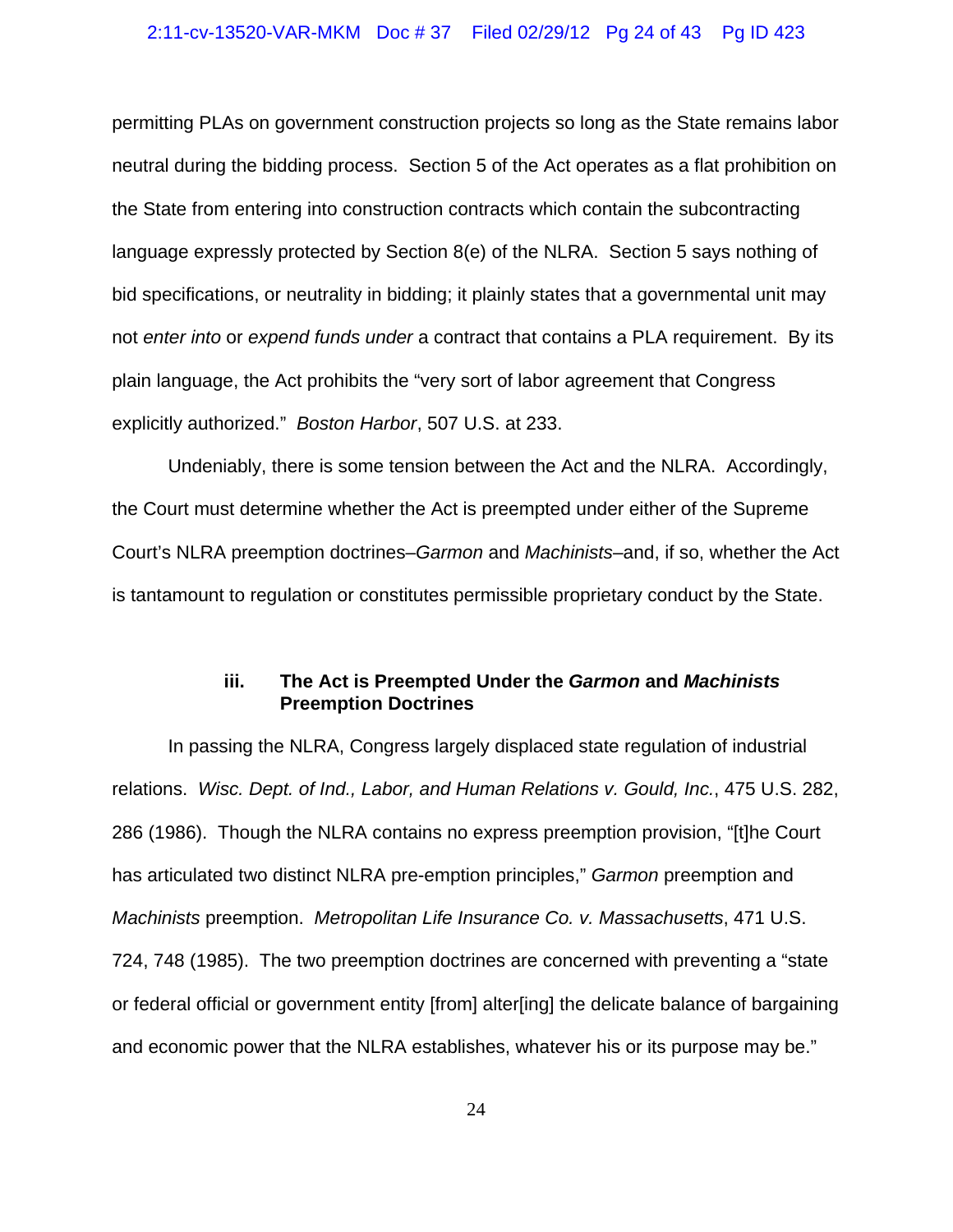*Chamber of Commerce of the United States v. Reich*, 74 F.3d 1322, 1337 (D.C. Cir. 1996).

### **1.** *Garmon* **Preemption**

*Garmon* preemption prohibits the state and local units of government from regulating activities that are "protected by § 7 of the [NLRA], or constitute an unfair labor practice under § 8." *San Diego Bldg. Trades Council, Millmen's Union, Local 2020 v. Garmon*, 359 U.S. 236, 244 (1959) ("*Garmon*"). The scope of *Garmon* preemption extends to regulation of activities that the NLRA only *arguably* protects or prohibits. *Boston Harbor*, 507 U.S. at 225 (citing *Gould*, 475 U.S. at 286). *Garmon* preemption exists "to preclude state interference with the [NLRA's] interpretation and active enforcement of the 'integrated scheme of regulation' established by the NLRA." *Golden State Transit Corp. v. City of Los Angeles,* 475 U.S. 608, 613 (1986) ("*Golden State I*"). The *Garmon* Court explained that "[t]o leave the States free to regulate conduct so plainly within the central aim of federal regulation involves too great a danger of conflict between power asserted by Congress and requirements imposed by state law. *Garmon*, 359 U.S. at 244.

As discussed above, Section 7 of the NLRA protects the rights of employees to engage in concerted activity for the purposes of collective bargaining. The ability to negotiate and enter into PLAs is a form of concerted activity protected under Section 7. Indeed, Sections 8(e) and 8(f) of the NLRA explicitly authorize construction industry employees to enter into PLAs. *See* Section IV.B.i., *supra.* 

The Michigan Fair and Open Competition in Governmental Construction Act prevents workers from exercising their right to engage in concerted activity for the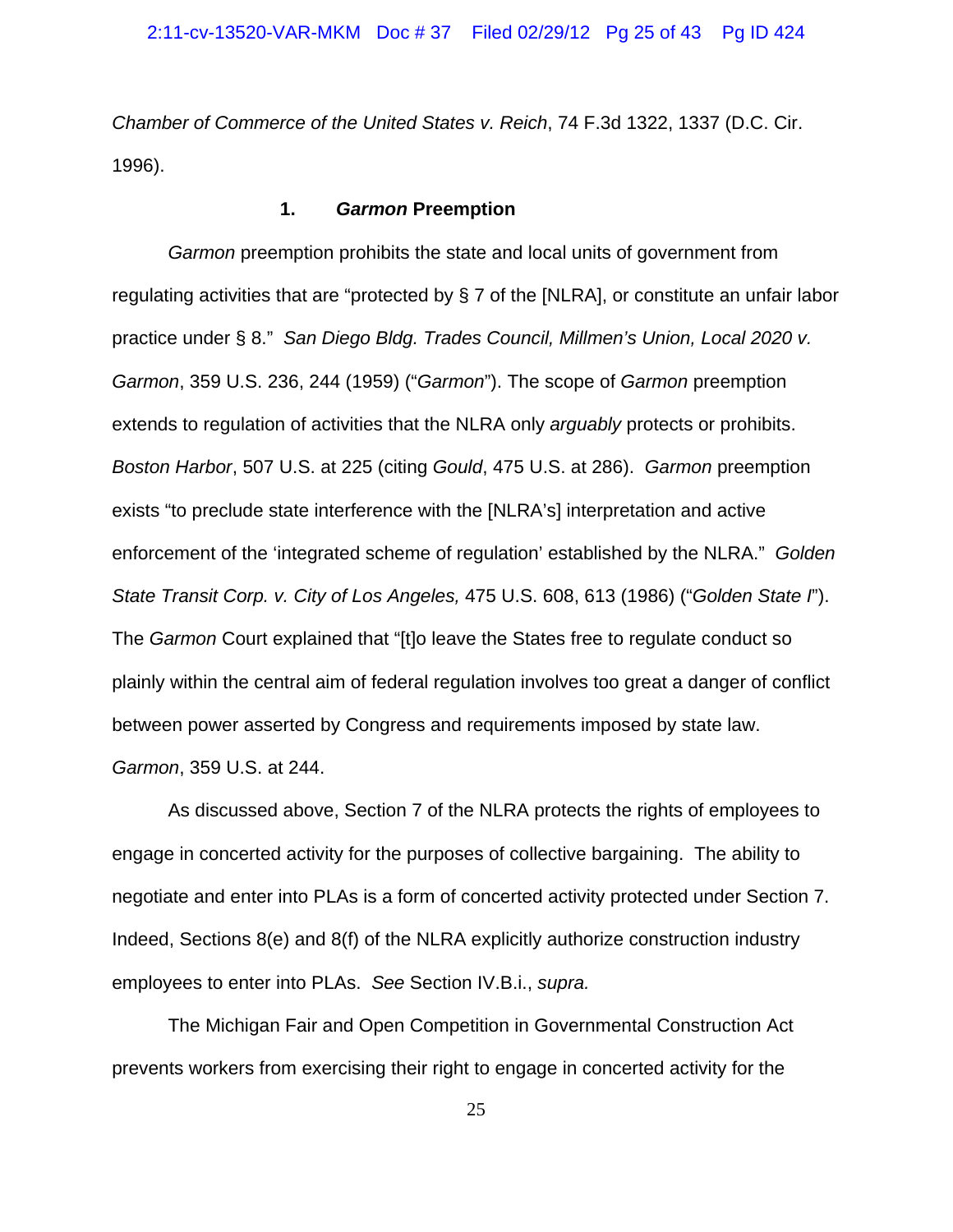### 2:11-cv-13520-VAR-MKM Doc # 37 Filed 02/29/12 Pg 26 of 43 Pg ID 425

purpose of convincing State or local units of government to enter into a PLA. The Act effectively bans PLAs on State construction projects by prohibiting the State from entering into a PLA or expending funds on a contract if the contract or subcontract under the contract contains a PLA requirement. M.C.L § 408.875. Additionally, Section 9 prohibits a governmental unit from ever including a PLA requirement in bid specifications, a necessary step for implementing a PLA where a union trades council is negotiating directly with the state or a construction manager as agent for the state, rather than with a general contractor. *Id.* § 408.879.

Defendant argues that the Act is not preempted because the NLRA does not create rights enforceable against governmental units. Section 2 of the NLRA exempts the States from the definition of "employer." 29 U.S.C. § 152(2). Yet, the Supreme Court has held that the NLRA "confers certain rights 'generally on employees and not merely as against the employer.'" *Golden State Transit Corp. v. City of Los Angeles*, 493 U.S. 103, 108 (1989) ("*Golden State II*") (quoting *Hill v. Florida*, 325 U.S. 538, 546 (1945)). In *Golden State II*, the Court held that a city can be held liable under 42 U.S.C. § 1983 for violations of the NLRA. The Court stated that "[t]he NLRA . . . creates rights in labor and management both against one another and against the State." *Id.* at 109. Consistent with this principle, the Supreme Court stated in *Boston Harbor* that although the State is excluded from the definition of "employer," "[n]evertheless, the general goals behind the passage of §§ 8(e) and (f) are still relevant to determining what Congress intended with respect to the State and its relationship to the agreements authorized by these sections." 507 U.S at 229. The Court concluded that "Section 8(f) and the construction-industry proviso to Section 8(e) are clear manifestations of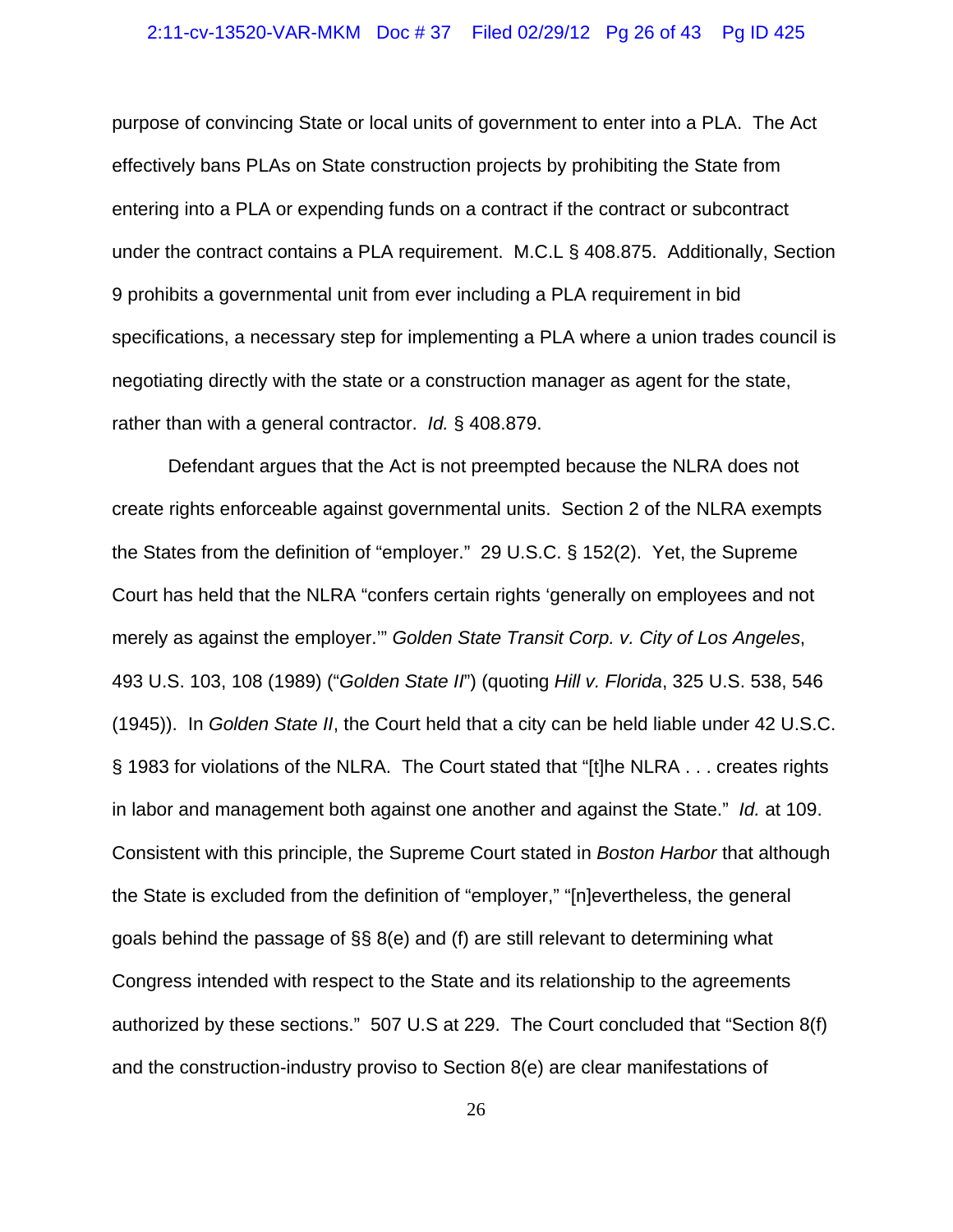### 2:11-cv-13520-VAR-MKM Doc # 37 Filed 02/29/12 Pg 27 of 43 Pg ID 426

Congress's intent to preclude the states from regulating PLAs in the construction industry. *Id; see also Wasden*, 2011 WL 6742502 at \*12 ("[I]t does not matter if the Act only purports to regulate political subdivisions if it also blocks employees from engaging in concerted activity protected under the NLRA.").

The Act, therefore, is an impermissible obstacle to the right to bargain for PLAs on State construction projects. It directly conflicts with the principle announced in *Garmon*, namely, "that States may not regulate activity that the NLRA protects . . . ." *Gould*, 475 U.S. at 286 (citing *Garmon*, 359 U.S. at 236). Because the NLRA and the Act "cannot move freely within the orbits of their respective purposes without impinging upon one another," the Act is preempted. *See Hill*, 325 U.S. at 543.

## **2.** *Machinists* **Preemption**

*Machinists* preemption prohibits state and local regulation of areas that Congress intended to be left "unregulated and to be controlled by the free play of economic forces." *Lodge 76, Int'l Ass'n of Machinists and Aerospace Workers, AFL-CIO v. Wisconsin Empl. Relations Comm'n*, 427 U.S. 132, 140 (1976) ("*Machinists*"). It "creates a free zone from which all regulation . . . is excluded." *Golden State II*, 493 U.S. at 111. The purpose of this line of preemption is to "preserve[] Congress' intentional balance between the uncontrolled power of management and labor to further their respective interests." *Boston Harbor*, 507 U.S. at 226 (internal quotations and citations omitted). The crucial inquiry for *Machinists* preemption is whether Congress intended that the conduct involved be unregulated and controlled by the free play of economic forces. *Machinists,* 427 U.S. at 140 (citing *NLRB v. Nash-Finch Co.*, 404 U.S. 138, 144 (1971)).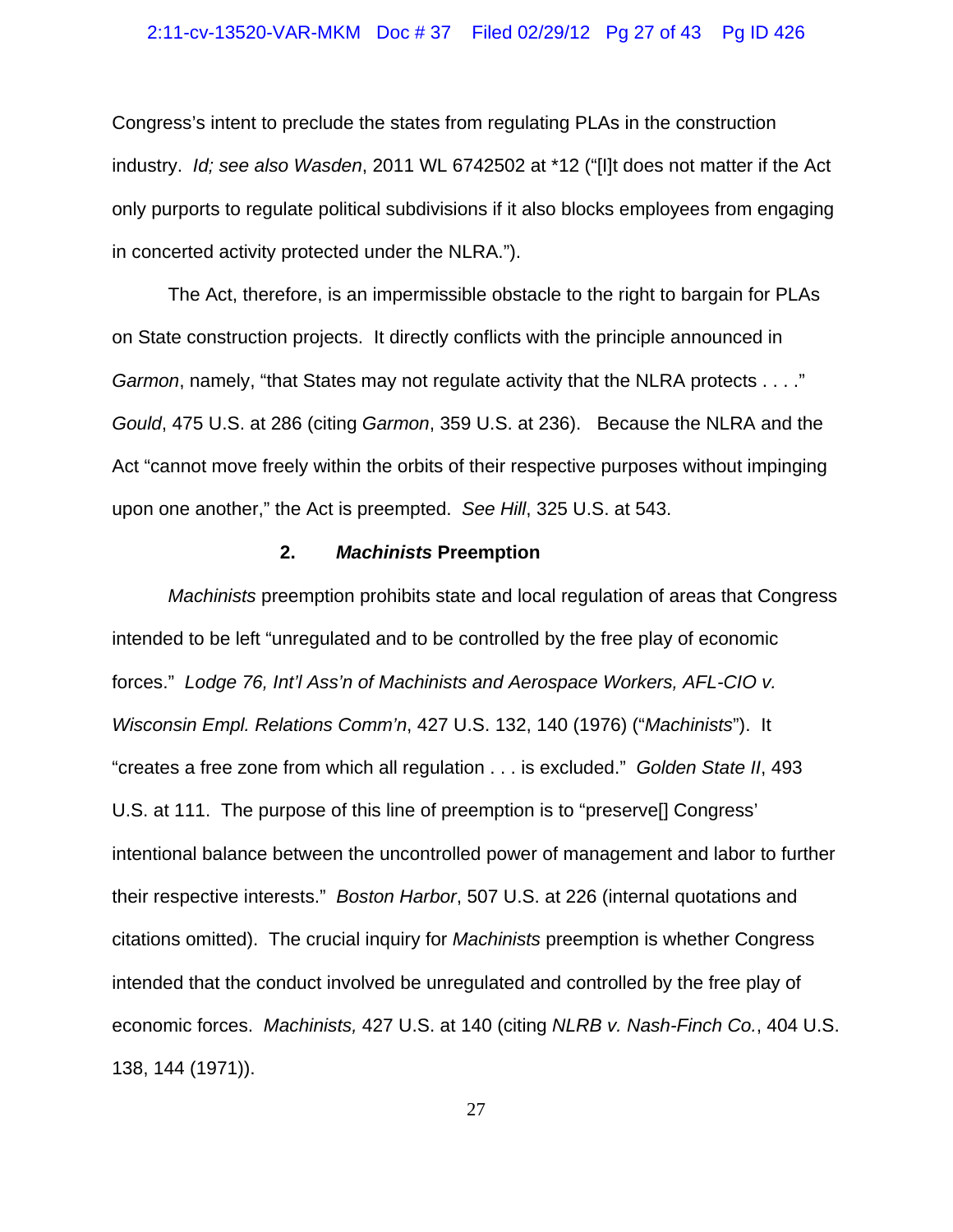### 2:11-cv-13520-VAR-MKM Doc # 37 Filed 02/29/12 Pg 28 of 43 Pg ID 427

*Machinists* preemption was initially invoked to prohibit the states from imposing additional restrictions on economic weapons such as strikes or lockouts. *See, e.g. Golden State I*, 475 U.S. at 614-15. The idea is that if states could prohibit strikes or other economic weapons, they would "upset the balance that Congress has struck between labor and management in the collective-bargaining relationship." *Chamber of Commerce of the United States v. Lock*yer, 463 F.3d 1076, 1086 (9th Cir. 2006). Recently, *Machinists* preemption "has been used . . . to determine the validity of state rules of general application that affect the right to bargain or to self-organization." *Metropolitan Life. Ins. Co. v. Massachusetts*, 471 U.S. 724, 749 n. 27 (1985).

By enacting the 1959 Amendments to the NLRA, which amended Section 8(e) to add the construction industry proviso and added Section 8(f) to allow for prehire agreements, Congress established the balance of power within which construction industry employers and unions could bargain. By specifically authorizing certain kinds of PLAs in the construction industry that the NLRA does not permit in other industries, "Congress intended to accommodate conditions specific to that industry . . . [including] the short-term nature of employment which makes posthire collective bargaining difficult, the contractor's need for predictable costs and a steady supply of skilled labor, and a long-standing custom of prehire bargaining in the industry." *Boston Harbor*, 507 U.S. at 231. By addressing construction industry PLAs directly and establishing a slightly different balance of power for bargaining within that industry, Congress' intent to leave construction industry PLAs to the operation of economic forces is clear. The Court here is not asked to interpret Congressional silence; Sections 8(e) and (f) manifest Congress' directive with respect to construction industry PLAs. Any attempt by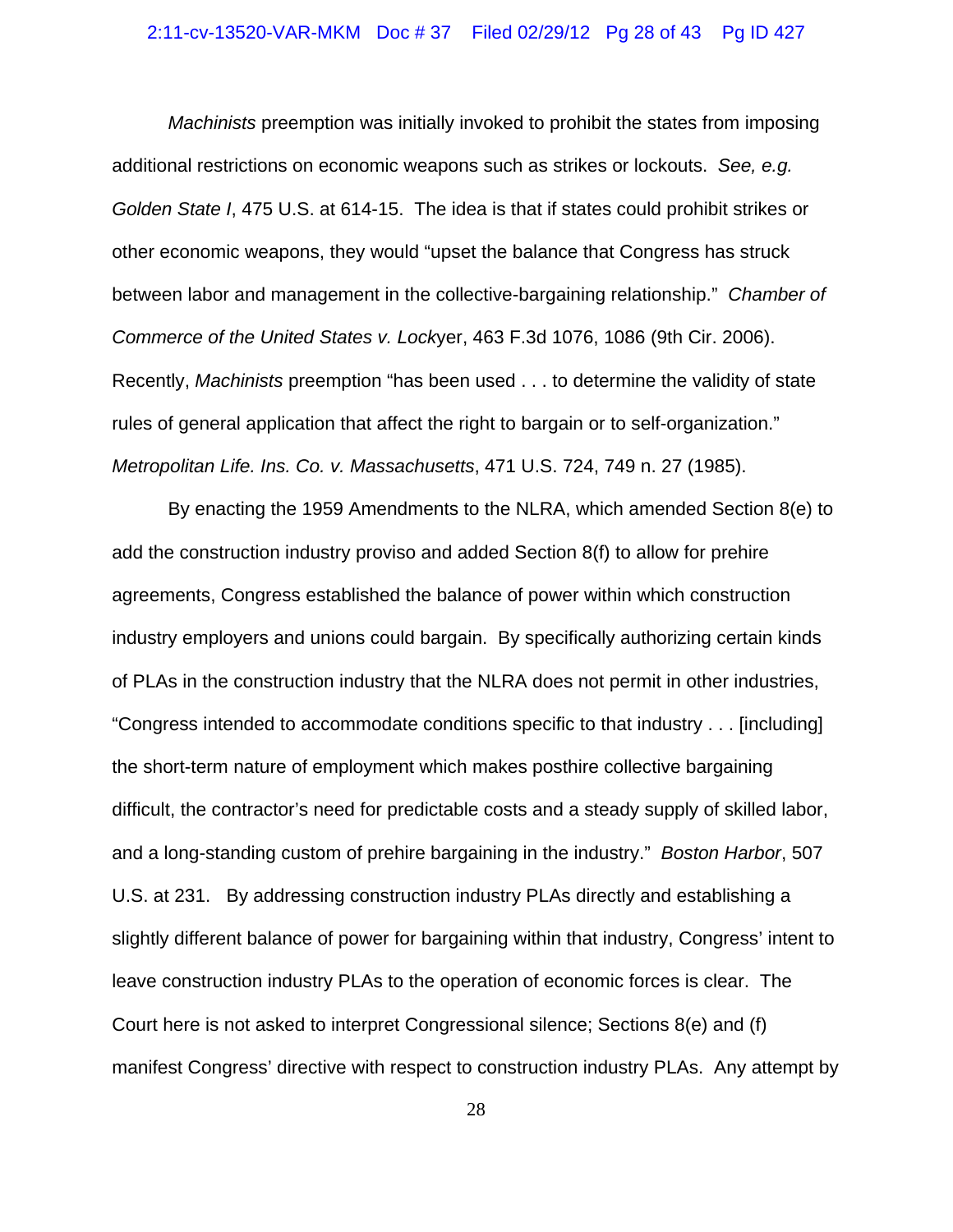the state to upset this clearly established balance of power would be preempted under *Machinists*.

The Michigan Fair and Open Competition in Governmental Construction Act upsets the balance of power Congress struck between unions and employers in the construction industry. The Act has the effect of prohibiting PLAs on all construction projects by the State and its subdivisions, despite the fact that Congress intended PLAs to be permissible. In addition, it takes away the discretion that State and local units of government formerly had to determine whether the use of a PLA was in their best interest on any given project. The Supreme Court in *Boston Harbor* suggested that this very scenario would be preempted under *Machinists*: "Indeed, there is some force to [the] argument . . . that denying an option to public owner-developers that is available to private owner-developers itself places a restriction on Congress' intended free play of economic forces identified in *Machinists*." *Boston Harbor*, 507 U.S. at 232.

Because the Act upsets the balance of power Congress established with respect to the use of PLAs in the construction industry, it conflicts with the NLRA and is preempted by *Machinists*.

### **iv. Section 13 Does Not Save the Act from Preemption**

Defendant says that the Act is saved from preemption by the limiting provisions of Section 13. Section 13 states:

Sec. 13. This act does not do either of the following:

(a) Prohibit employers or other parties from entering into agreements or engaging in any other activity protected by the national labor relations act, 29 USC 151 to 169.

(b) Interfere with labor relations of parties that are protected under the national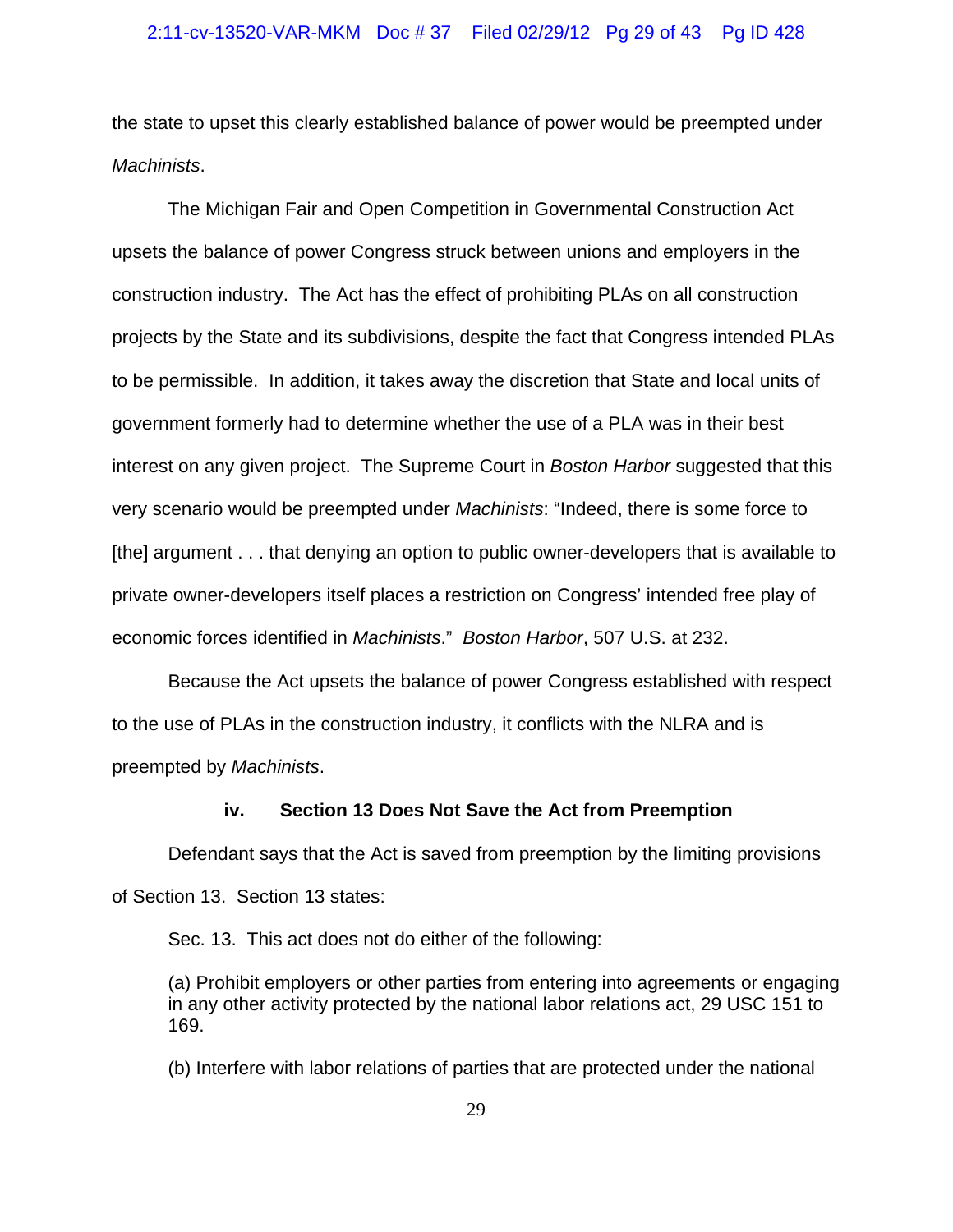labor relations act, 29 USC 151 to 169.

Defendant admits that the right of a private contractor to enter into a PLA is protected under the NLRA. Def. Sec. Sup. Br., Doc. 21 at 1. But, Defendant says that everything in the Act must be construed consistent with the requirements of Section 13. Therefore, Defendant says that Section 5 or any other part of the Act can not be construed so as to interfere with the right of private contractors or subcontractors to enter into PLAs when working on a government project.

Application of Section 13 does not render the entire Act meaningless. First, the Court cannot conceive of any way Section 5 can be interpreted so as not to run afoul of the NLRA. The plain language of Section 5 prevents the State from entering into or expending funds on a contract if the contract or a subcontract under the contract contains a PLA requirement. Defendant's interpretation–that Section 5 merely requires neutrality as to PLAs in bid specifications–is completely unsupported by the text of the statute. These prohibitions necessarily affect private conduct that is protected by the NLRA. Therefore, construing Section 5 with Section 13 effectively reads Section 5 out of the statute.

Even if the Court were to accept Defendant's reading of Section 5 and find that that section can be construed so as not to affect the rights of private parties to enter into PLAs, the statute still violates rights protected under the NLRA. This is because Section 7 of the NLRA protects the rights of union members to engage in concerted activity by seeking to encourage governmental entities to enter into PLAs. *See* Section IV.B.iii.1, *supra*. Defendant has consistently refused to acknowledge that this right is protected by the NLRA, arguing that the NLRA is not enforceable against the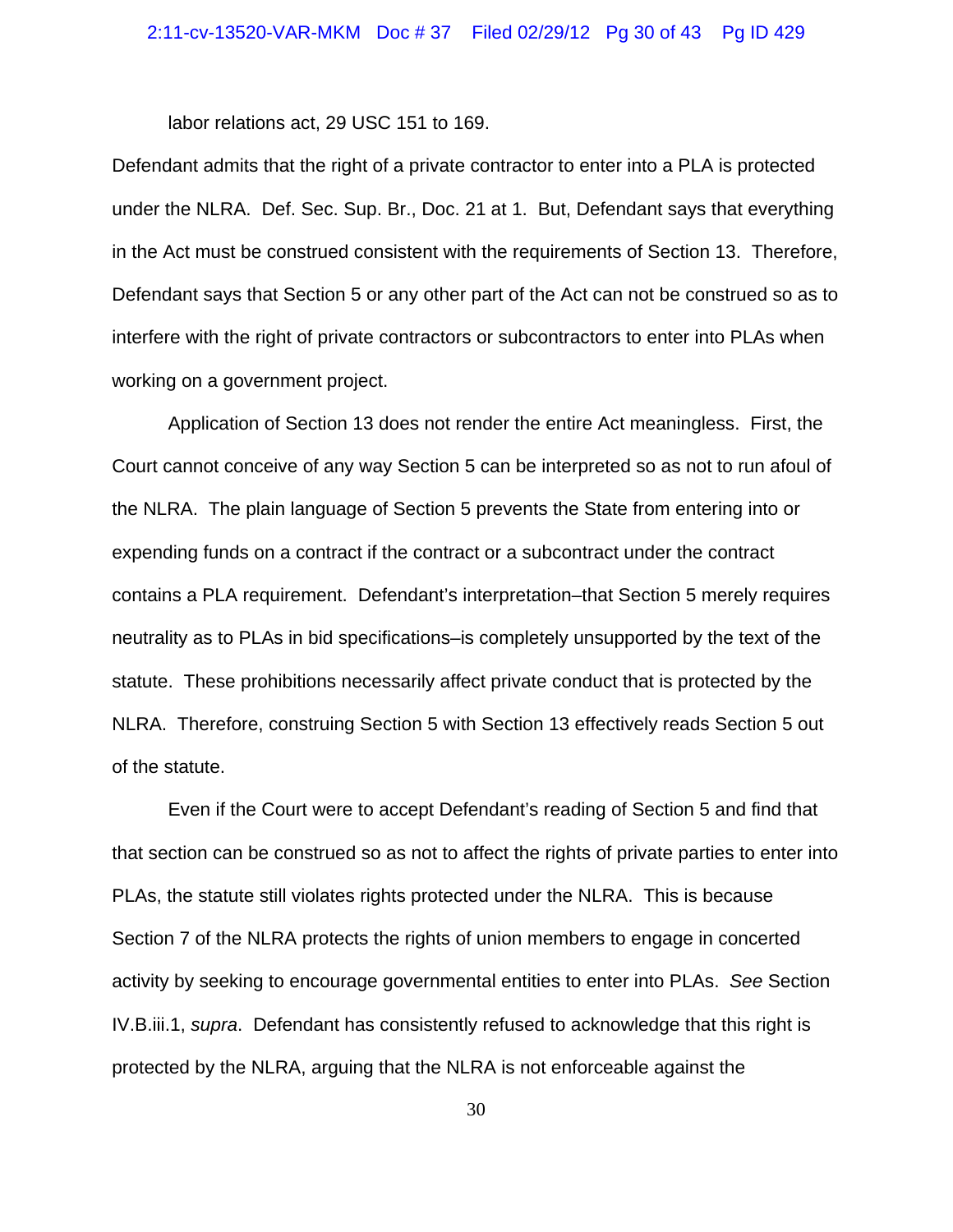### 2:11-cv-13520-VAR-MKM Doc # 37 Filed 02/29/12 Pg 31 of 43 Pg ID 430

government because the government is excluded from the definition of "employers." As discussed above, this argument is wrong. Every section of the Michigan Act affects the right of union members to engage in concerted activity directed at the State and its subdivisions.

There is no way to give meaning to Section 13 without rendering the entire Act a nullity; therefore, Section 13 does not save the Act from preemption. For these same reasons, the Court does not believe severing any portions of the Act would save it from preemption. The Court finds that the entire Act is preempted, not merely Section 5.

### **v. The Act is Tantamount to Regulation**

The Court now turns to the final, and decisive, issue in the preemption analysis: whether the Act is tantamount to regulation or amounts to permissible proprietary conduct by the State.

## **1. The Distinction Between Regulation and State Proprietary Conduct**

The law recognizes a distinction between regulation and actions a state takes in a proprietary capacity to serve its own needs as a market participant. Regulation is subject to NLRA preemption; proprietary conduct is not. *Boston Harbor*, 507 U.S. at 227 ("We have consistently held that the NLRA was intended to supplant state labor *regulation*, not all legitimate state activity that affects labor.") Thus, to say that the NLRA preempts state law means only that the NLRA preempts a State from regulating within the protected zone. *Id.* at 226-27. The State still may act within the protected zone as a market participant. *Id.* at 227. The *Boston Harbor* Court explained: "When a State owns and manages property, for example, it must interact with private participants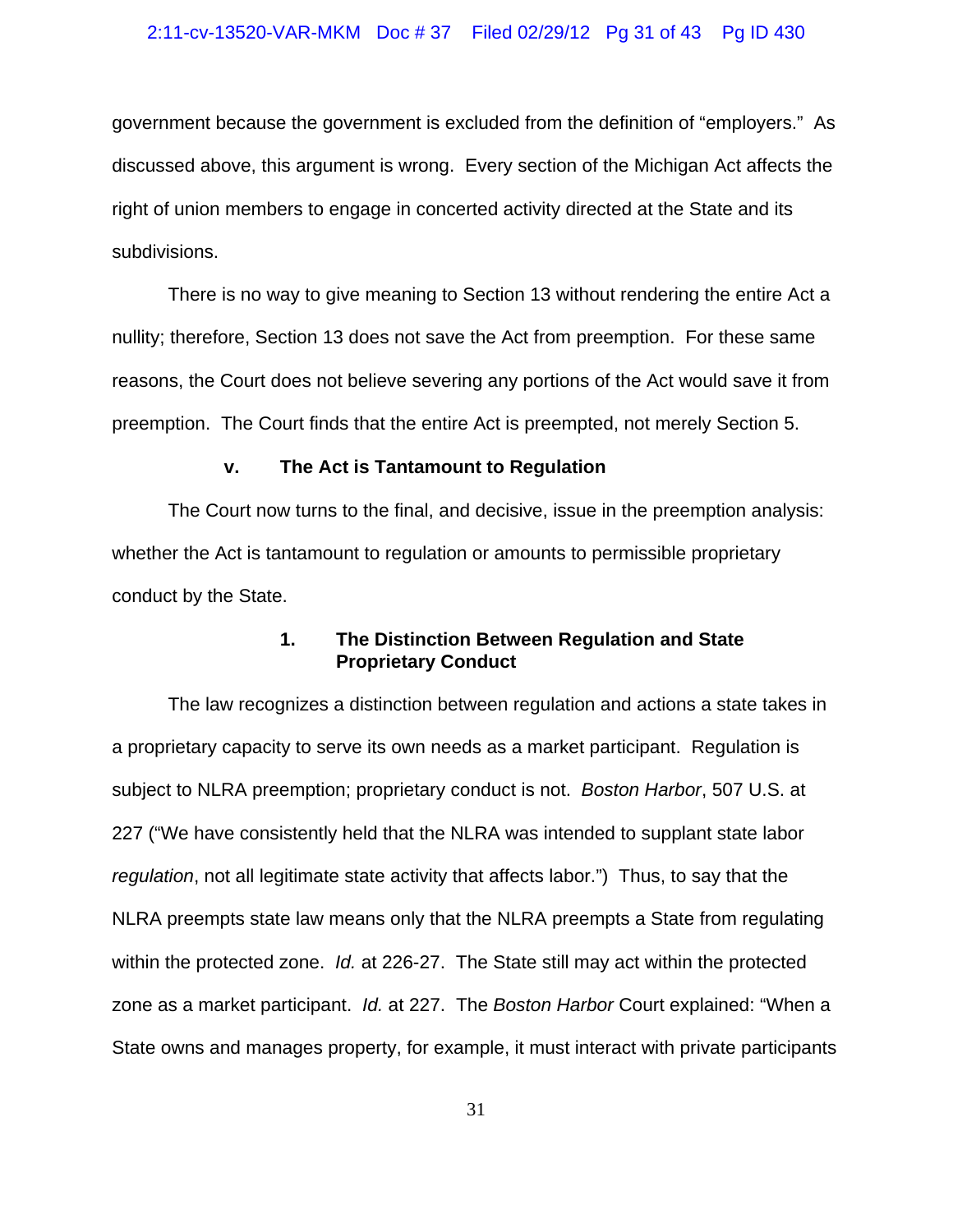### 2:11-cv-13520-VAR-MKM Doc # 37 Filed 02/29/12 Pg 32 of 43 Pg ID 431

in the marketplace. In so doing, the State is not subject to pre-emption by the NLRA, because pre-emption doctrines apply only to state *regulation*." *Id.*

 Two Supreme Court cases establish the test for the market participant doctrine: *Gould*, 475 U.S. 282 (1986), and *Boston Harbor*, 507 U.S. 218 (1993). In *Gould*, the Court held that a Wisconsin statute debarring repeat violators of the NLRA from doing business within the state was preempted by the NLRA. Wisconsin conceded that the point of the statute was to deter labor law violations, but argued that it escaped NLRA preemption because it represented an exercise of the state's spending power rather than regulatory power. The Court disagreed, stating: "Because Wisconsin's debarment law functions unambiguously as a supplemental sanction for violations of the NLRA, it conflicts with the Board's comprehensive regulation of industrial relations . . . ." 475 U.S. at 288. The Court found that the statute "serves plainly as a means of enforcing the NLRA." *Id.* at 287. The Court concluded "that by flatly prohibiting state purchases from repeat labor law violators Wisconsin simply is not functioning as a private purchaser of services; for all practical purposes, Wisconsin's debarment scheme is tantamount to regulation." *Id*. at 289.

The Supreme Court further refined the market participant doctrine in *Boston Harbor*. In that case, the Court held that the NLRA did not preempt a state agency's bid specifications that required any contractor working on the state-sponsored cleanup of Boston Harbor to agree to adhere to the terms of a PLA. The Court distinguished *Gould*, noting that "the statute at issue in *Gould* addressed employer conduct unrelated to the employer's performance of contractual obligations to the state." 507 U.S. at 229. By contrast, the Boston Harbor agency was acting as a proprietor because "there is no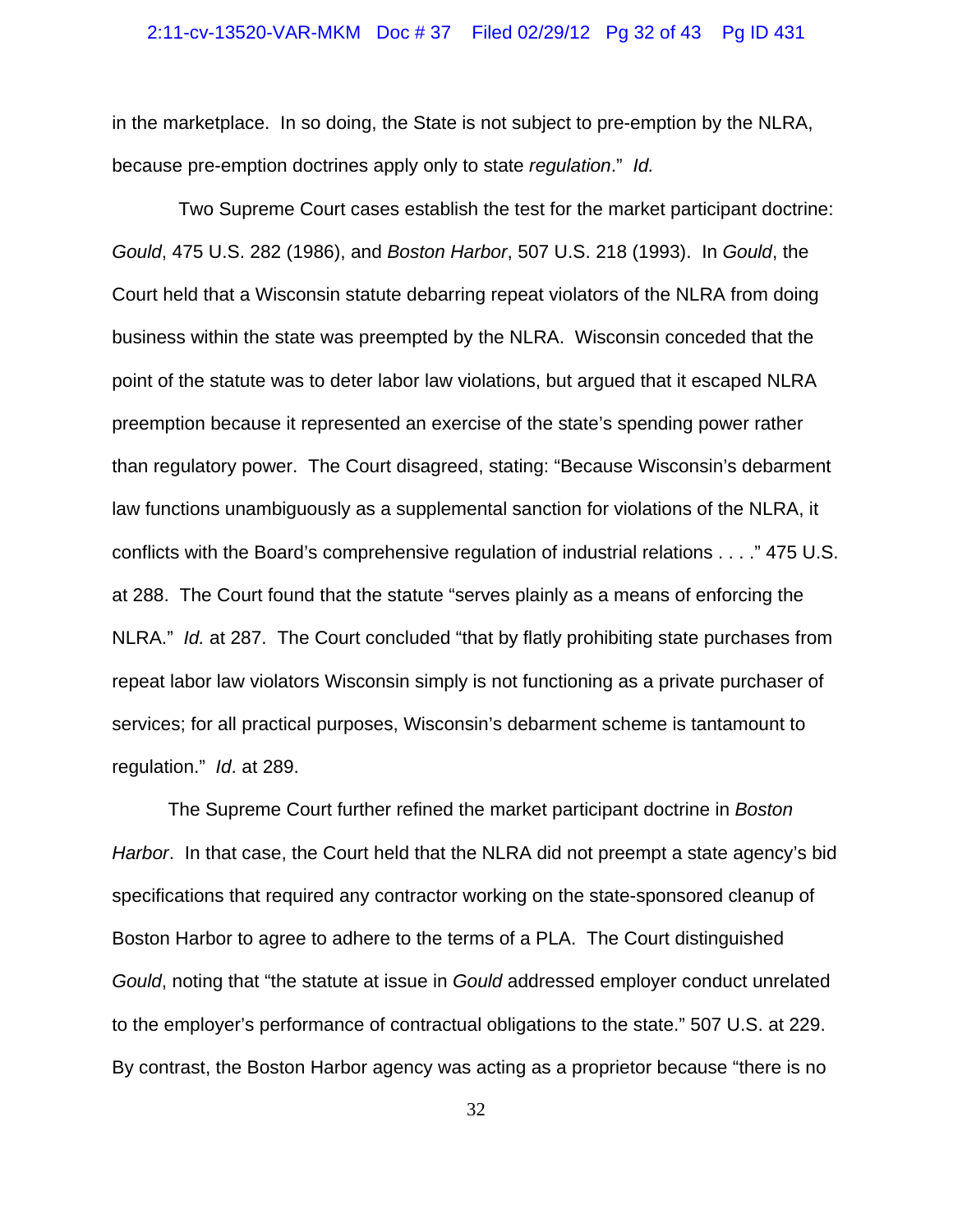### 2:11-cv-13520-VAR-MKM Doc # 37 Filed 02/29/12 Pg 33 of 43 Pg ID 432

question that [it] was attempting to ensure an efficient project that would be completed as quickly and effectively as possible at the lowest cost," and that "the challenged action in this litigation was specifically tailored to one particular job, the Boston Harbor cleanup project." *Id.* at 332.

In discussing the conceptual distinction between proprietary and regulatory conduct, the Court noted that a private party can engage in regulatory behavior, even though its conduct is not subject to NLRA preemption. "A private actor, for example, can participate in a boycott of a supplier on the basis of a labor policy concern rather than a profit motive. The private actor under such circumstances would be attempting to 'regulate' the suppliers and would not be acting as a typical proprietor." *Id.* at 229. Therefore, it is not correct to say that a state's conduct is necessarily proprietary simply because it is permissible for a private party to engage in the same conduct.

*Gould* and *Boston Harbor*, taken together, hold that a court must look at two factors to determine whether state action constitutes market participation: (1) whether the action furthers a state's interest in efficient procurement of goods or services, or addresses conduct unrelated to that interest; and (2) whether the action seeks to set a broad policy in the state, or is sufficiently narrow to foreclose that inference.

The most recent Supreme Court case to address the market participation doctrine, *Chamber of Commerce of the United States v. Brown*, 554 U.S. 60 (2008), confirmed that both prongs are relevant to the inquiry. In holding that a California statute which prohibited certain employers which receive state funds to use those funds to "assist, promote, or deter union organizing" was preempted by the NLRA, the Court observed: "It is beyond dispute that California enacted [the statute] in its capacity as a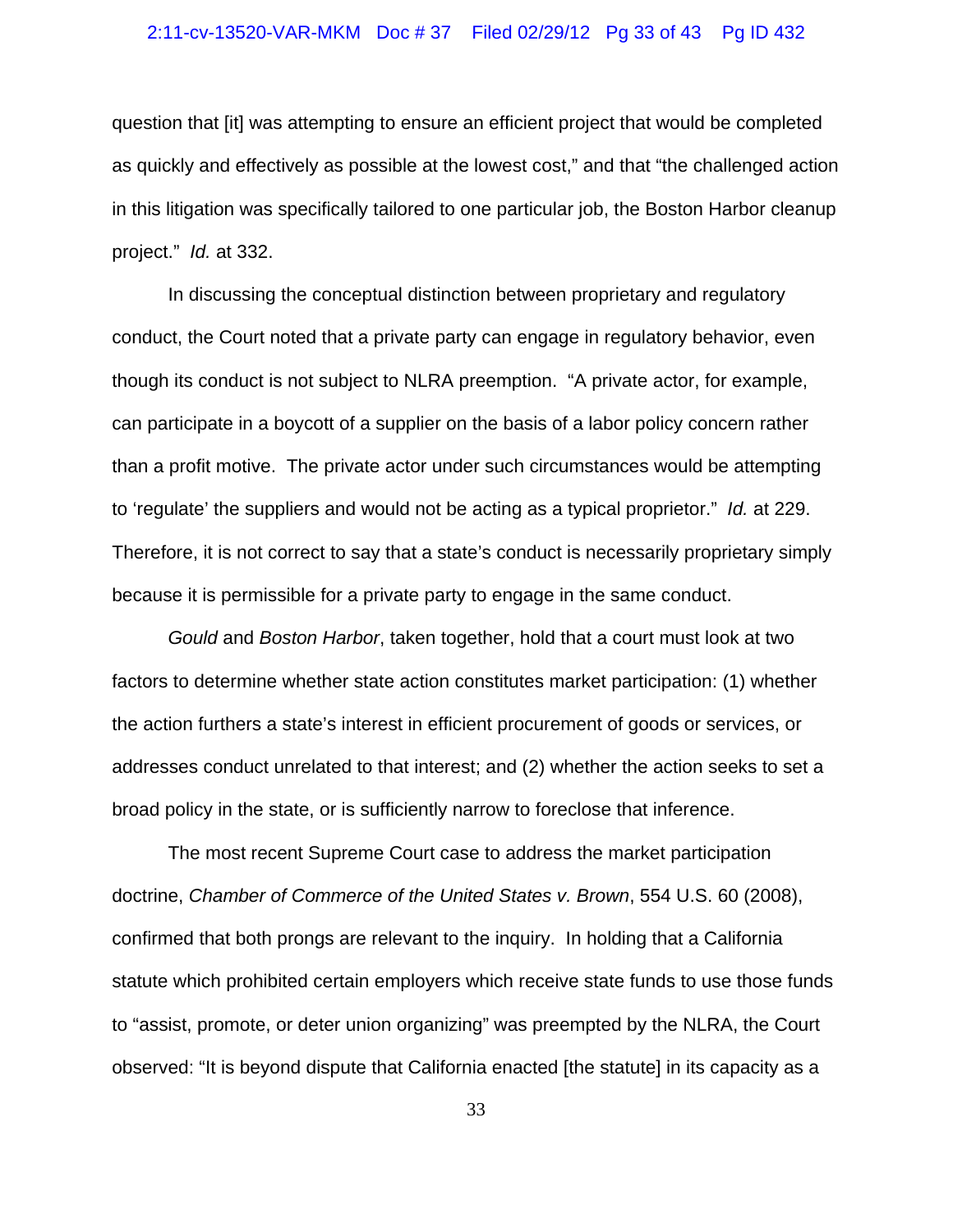regulator rather than a market participant. [The statute] is neither 'specifically tailored to one particular job' nor a 'legitimate response to state procurement constraints or to local economic needs.'" 554 U.S. at 70 (quoting *Gould*, 475 U.S. at 291).

Although the Sixth Circuit does not appear to have addressed the issue, the Fifth

Circuit distilled *Gould* and *Boston Harbor* into a two-part test:

First, does the challenged action essentially reflect the entity's own interest in its efficient procurement of needed goods and services, as measured by comparison with the typical behavior of private parties in similar circumstances? Second, does the narrow scope of the challenged action defeat an inference that its primary goal was to encourage a general policy rather than address a specific proprietary problem?

*Cardinal Towing & Auto Repair Inc. v. City of Bedford*, 180 F.3d 686, 693 (5th Cir.

1999). Other Circuits adopted this test. *See Rancho Santiago*, 623 F.3d at 1023-23;

*Healthcare Ass'n of New York State, Inc. v. Pataki*, 471 F.3d 87, 109 (2d Cir 2006);

*Hotel Employees and Restaurant Employees Union, Local 57 v. Sage*, 390 F.3d 206,

216 (3d Cir. 2005).

# **2. The Michigan Act is Regulatory**

The Court holds that the Michigan Act is regulatory. It is not narrowly tailored to a specific project or projects, or to a specific time frame, but is an across the board ban on PLAs on all public works projects initiated by the State or its political subdivisions. In addition, the Act does not reflect the State's interest in the efficient procurement of goods and services. Without making any findings that PLAs raise construction costs, the Michigan Legislature decided to prohibit governmental units from exercising their discretion on a case-by-case basis to decide whether a PLA furthers the State's economic interests. Such a rigid, unbending policy smacks of regulation. Under the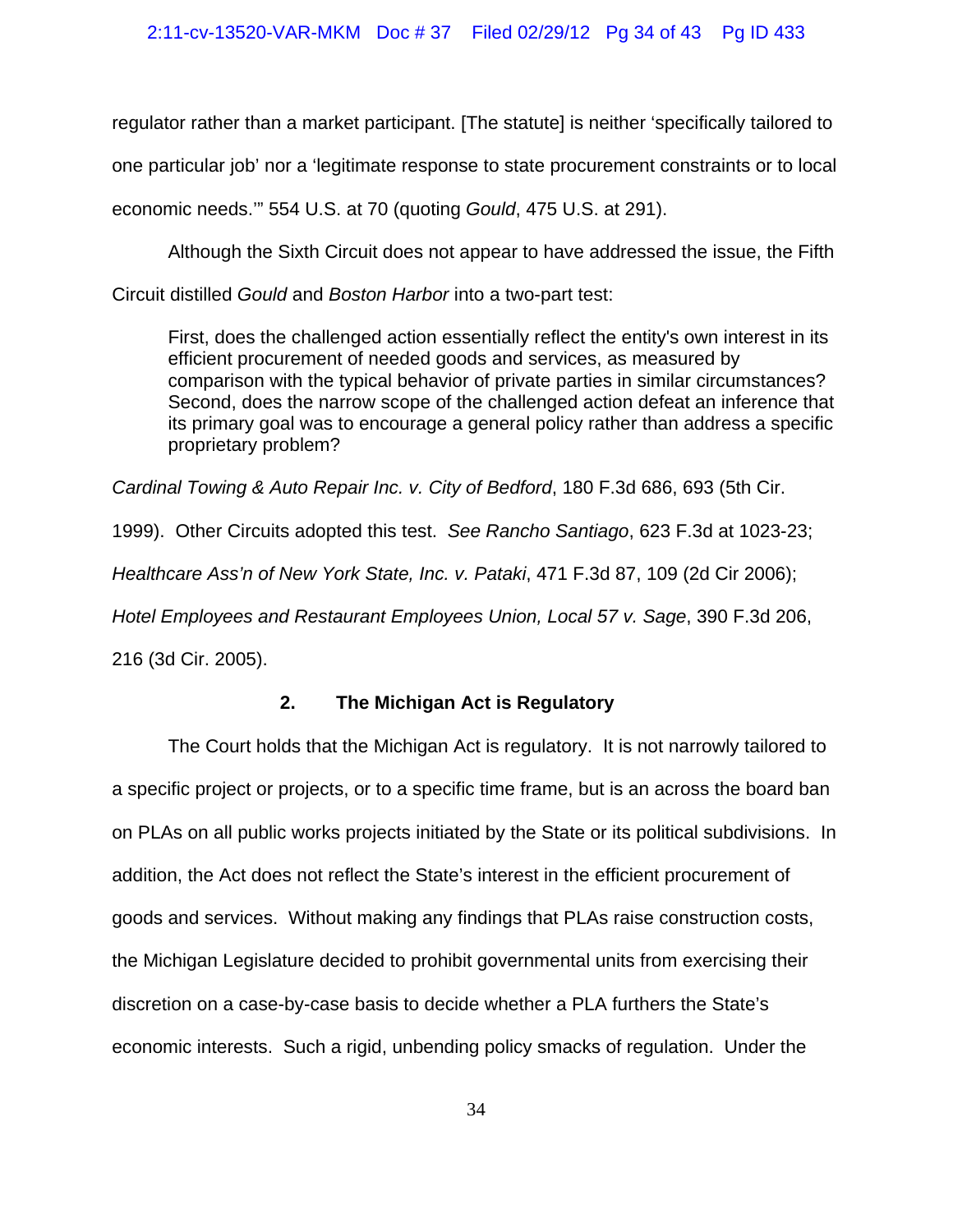guise of exercising its spending power, the State chose sides on a matter of labor policy. This kind of conduct is clearly "tantamount to regulation" and subject to NLRA preemption.

#### **a. The Michigan Act is Not Narrowly Tailored**

First, the broad scope of the Act raises an inference of policy-making. It applies to all public works projects by Michigan or its subdivisions, without geographic, temporal, or other restraints. The Ninth Circuit recently explained when state action is sufficiently narrow in scope to satisfy the second prong of the *Cardinal Towing* test. *Am. Trucking Ass'ns, Inc. v. City of Los Angeles*, 660 F.3d 384, 398, 399 (9th Cir. 2011) It stated that the prong is satisfied by "narrow spending decisions[, which] tend to be expressly limited in time and scope – for example, they apply to one city contract or to a number of contracts of a particular size and funded by a particular finite source." *Id.*  Applying this principle, a district court in Idaho recently held that a state statute banning PLAs on all public works projects was not sufficiently narrow to satisfy the second prong of *Cardinal Towing*. *Wasden*, 2011 WL 6742502 at \*9 ([T"]he [act] applies to all public works projects—it is not limited to projects of a particular size, a particular time period, or a particular funding source. These factors indicate that the Act does not fall within the narrow scope prong.").

The Court is aware of only one other appellate decision upholding an across the board rule governing PLAs on government projects, the *Allbaugh* case, discussed below. *See Bldg. and Constr. Trades Dept., AFL-CIO v. Allbaugh*, 295 F.3d 28 (D.C. Cir. 2002). In every other case that escaped preemption analysis, the challenged state action was far more focused. In ruling the state agency's conduct proprietary, the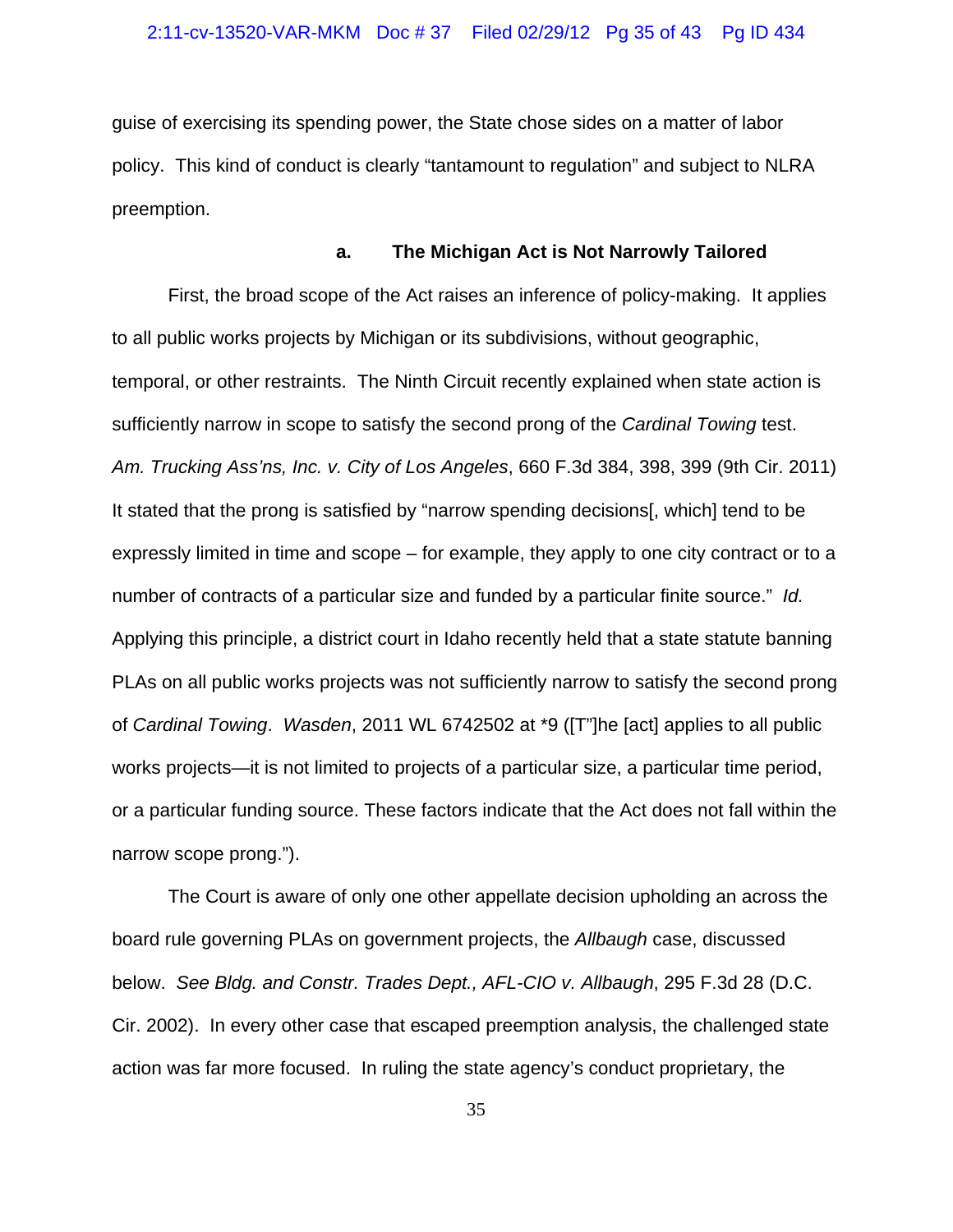### 2:11-cv-13520-VAR-MKM Doc # 37 Filed 02/29/12 Pg 36 of 43 Pg ID 435

*Boston Harbor* Court relied on the fact the PLA it entered into was "specifically tailored to one particular job." 507 U.S. at 232. Other courts recognize that the narrow scope of the project in *Boston Harbor* was critical to the Supreme Court's finding of proprietary rather than regulatory conduct. *See, e.g., Rancho Santiago*, 623 F.2d at 1028-29 (PLA covering campus improvement projects at a community college for a three-year period deemed proprietary); *Sage*, 390 F.3d at 217 (conditions on bonds issued by city agency for construction in a particular redevelopment zone deemed proprietary); *Colfax Corp. v. Illinois State Toll Hwy. Auth.*, 79 F.3d 631, 634 (7th Cir. 1996) (multi-project PLA deemed proprietary and more akin to the job-specific agreement of *Boston Harbor* because "Illinois has not passed . . . a general rule.")

In *Allbaugh*, however, the D.C. Circuit upheld a blanket rule in an Executive Order that barred all federal agencies and any entity receiving federal assistance for a construction project from requiring or forbidding bidders or contractors from entering into a PLA. 295 F.3d 28. The Court held that the use of a blanket rule made no difference. *Id.* at 34. The only relevant consideration in the market participation inquiry, according to *Allbaugh*, is whether in placing a labor-related condition in an award of work, the government "seeks to affect conduct unrelated to the employer's performance of contractual obligations to the Government." *Id.* at 34 (internal quotations and citations omitted).

The Court believes *Allbaugh*'s holding is simply incompatible with the Supreme Court's holdings in *Gould*, *Boston Harbor*, and *Brown*. All three of these cases indicate that the scope of the governmental action is a relevant factor to consider in the market participation inquiry. Even *Gould*–most commonly cited for the proposition that state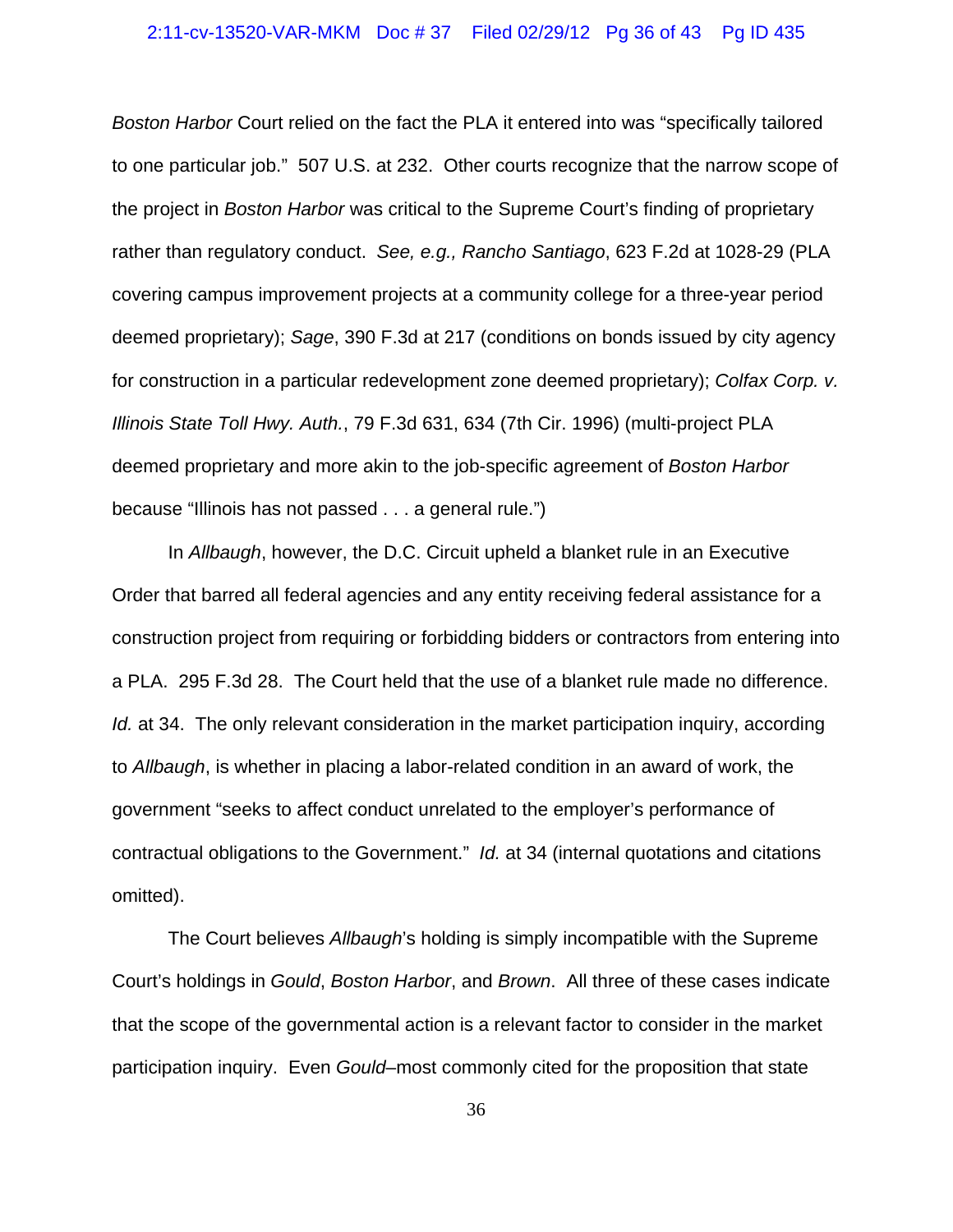### 2:11-cv-13520-VAR-MKM Doc # 37 Filed 02/29/12 Pg 37 of 43 Pg ID 436

action is regulatory when it addresses employer conducted unrelated to the employer's contractual obligations to the state, the first of the *Cardinal Towing* prongs–appears to have taken into account the broad scope of the Wisconsin statute in finding it regulatory. The Court stated: "[B]y *flatly prohibiting state purchases* from repeat labor law violators Wisconsin simply is not functioning as a private purchaser of services" (emphasis added). 475 U.S. at 289. *Boston Harbor* noted that the PLA there was tailored to one particular job. Lastly, in *Brown*, although the market participation doctrine does not appear to have been at issue, the Court declared that a California statute was regulatory because it was not "specifically tailored to one particular job." 554 U.S. 70. *Allbaugh*'s holding that the scope of the governmental action is irrelevant flies in the face of the three Supreme Court cases which discuss market participation.

*Allbaugh's* holding rests on a fundamental misreading of *Boston Harbor*. *Allbaugh* read *Boston Harbor* to mean that if a state acts in a manner that would be permissible for a private party, the conduct is proprietary. 295 F.3d at 34. The court then reasoned that because private parties are free to boycott contractors who require PLAs without running afoul of the NLRA, so, too, are the states. Yet, *Boston Harbor* explicitly states that private parties can engage in regulatory behavior. The Supreme Court stated: "A private actor, for example, can participate in a boycott of a supplier on the basis of a labor policy concern rather than a profit motive. The private actor under such circumstances would be attempting to 'regulate' the suppliers and would not be acting as a typical proprietor." 507 U.S. at 229. It follows logically that just because a state engages in behavior that would be permissible for a private party does not mean that such conduct is proprietary rather than regulatory. The Ohio Supreme Court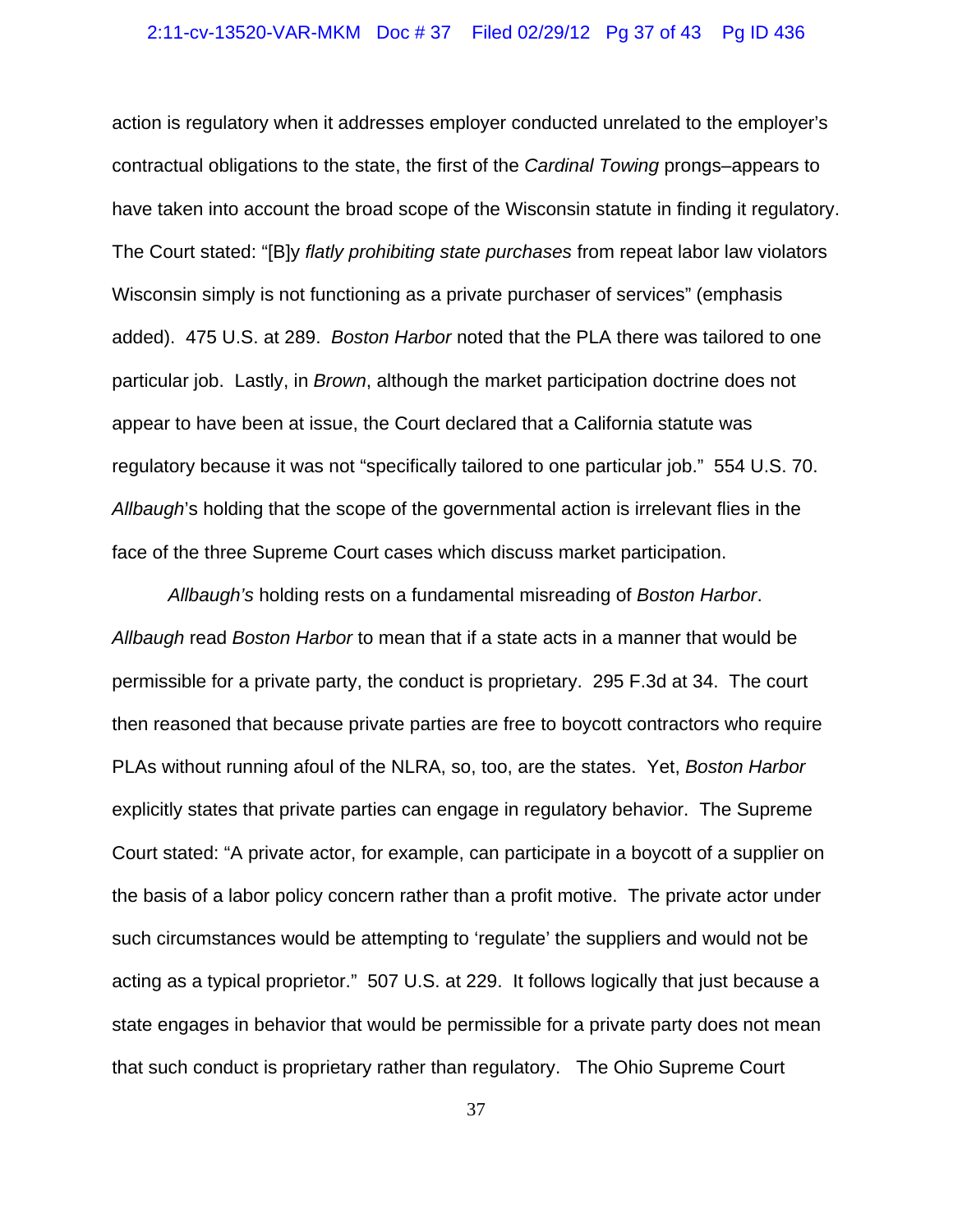competently described the fallacy of *Allbaugh*'s reasoning:

This reasoning, we believe, places the proverbial cart before the horse. These courts assume that a state acts as a market participant by doing what a private actor may do under the NLRA. But the gist of *Boston Harbor* is that a state may act as a private contractor would act *when it acts as a market participant*. Otherwise, the state would be permitted to regulate within a protected zone because a private actor may do so.

*Cuyahoga Cnty*, 781 N.E.2d at 968-69.

Moreover, *Allbaugh* is bookended by a pair of cases within the D.C. Circuit that do not follow its holding. In *Reich*, the D.C. Circuit held that an Executive Order authorizing the Secretary of Labor to disqualify employers who hire permanent replacement workers during a lawful strike from certain federal contracts was preempted by the NLRA. In reaching its conclusion, the Court compared the "farreaching" scope of the Executive Order–which applied to all federal contracts over \$100,000, a dollar amount equivalent to 6.5% of the gross domestic product–with the narrowly tailored PLA in *Boston Harbor* that applied to a single project. In a case decided after *Allbaugh*, *UAW-Labor Employment and Training Corp. v. Chao*, 325 F.3d 360, 363 (D.C. Cir. 2003), the D.C. Circuit stated that an executive order was "regulatory under prevailing principles" because it "operates on government procurement across the board, rather than being tailored to any particular setting." *Id.*  Thus, it appears *Allbaugh's* holding that the scope of state action is irrelevant to the market participation inquiry is of questionable authority even within the D.C. Circuit, and the Court need not follow it here.

# **b. The Michigan Act Does Not Reflect the State's Interest in Efficient Procurement of Goods and Services**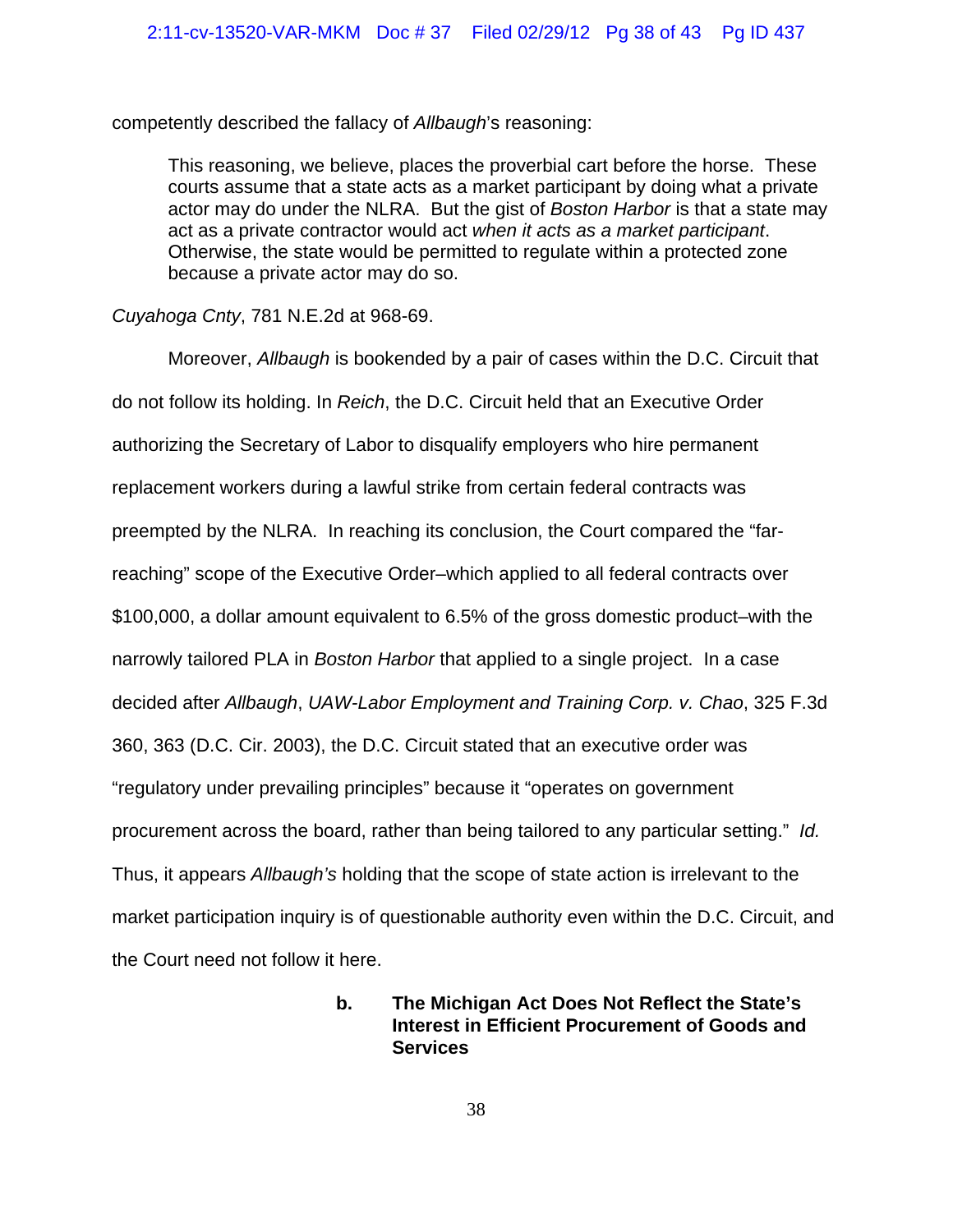### 2:11-cv-13520-VAR-MKM Doc # 37 Filed 02/29/12 Pg 39 of 43 Pg ID 438

Having found that the scope of the Michigan Act is not so narrowly tailored as to defeat an inference that it's primary goal was to implement labor law, the Court turns to the first prong of the *Cardinal Towing* inquiry: "does the challenged action essentially reflect the entity's own interest in its efficient procurement of needed goods and services, as measured by comparison with the typical behavior of private parties in similar circumstances?" 180 F.3d at 693. The Court holds that the Act does not reflect the State's own interest in the efficient procurement of goods or services, as measured by comparison with the typical behavior of private parties; rather, it "seeks to set a broad policy" under the guise of neutrality. *See Reich*, 74 F.3d at 1337.

On its face, the Act says nothing about the State's interest in efficient procurement of goods and services. The Preamble states: "AN ACT to provide for fair and open competition in governmental construction contracts . . . ." It is instructive to compare this language with the executive order in *Allbaugh*. There, the stated purpose of the order was to promote "the economical, nondiscriminatory, and efficient administration and completion of Federal and federally-funded or assisted projects. . . ." 66 Fed. Reg. at 11,225. The preamble to the Michigan Act is much more ambiguous.

"Fair and open competition" is not synonymous with efficient and economical. Merriam-Webster's online dictionary defines fair as "marked by impartiality and honesty: free from self-interest, prejudice, and favoritism." Deciding what is "fair" necessarily involves a balancing of competing interests; it is not self-evident. It is a classic policy decision. The problem with the Michigan Legislature's attempt to impose its own definition of fairness on labor relations is that Congress already decided what the proper balance of power should be between unions and employers when it amended the NLRA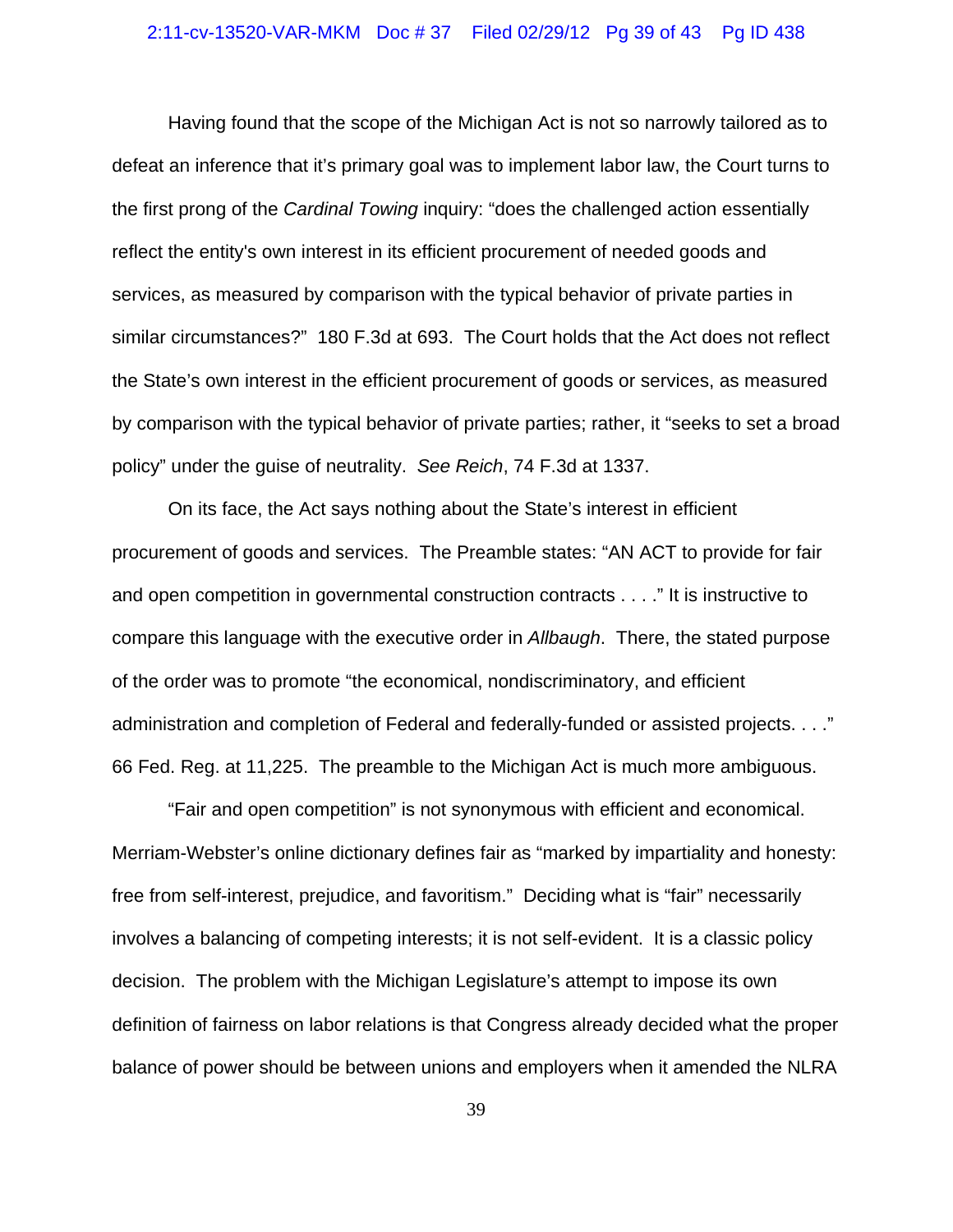### 2:11-cv-13520-VAR-MKM Doc # 37 Filed 02/29/12 Pg 40 of 43 Pg ID 439

in 1959 to add the construction industry proviso to Section  $8(e)$ , and added Section  $8(f)$ . *See* Part IV.B.i., *supra*. Here, "fairness" is a disguised way for the State to upset the balance of power established by Congress. But, in order to prevent "further balkanization of federal labor policy," "[n]o state or federal official . . . can alter the delicate balance of bargaining power that the NLRA establishes, whatever his or its purpose may be." *Reich*, 74 F.3d at 1337, 1338.

Moreover, the Michigan Legislature made no findings that the use of PLAs on State construction projects increases costs. Although not an official statement of legislative intent, an analysis of the Act "prepared by nonpartisan House staff for use by House members in their deliberations" determined that the fiscal impact of the Act was "indeterminate," and that research on the cost impact of PLAs generally "is decidedly mixed" (Doc. 12 Ex. 2). The fact that the Legislature was unaware of any cost savings the Act would bring strengthens the inference that it was motivated by concerns for labor policy.

The Senate Record cited by Defendant does not change this analysis. In support of the Act, Senator Colbeck stated: "We need to stop interfering with this free market, and we need to stop picking winners and losers in the assignment and appropriation of taxpayer funds." State of Michigan, Journal of the Senate, 96<sup>th</sup> Legislature, Regular Session of 2001, p. 1498. Senator Moolenaar stated, also in support of the Act: "[PLAs] will still exist. They just won't be able to discriminate anymore." *Id.* Ending perceived "discrimination" or perceived choosing of "winners and losers" smacks of policy. However, the Court notes that the subjective intent of the legislature is not necessary to a finding that the Act is regulatory, and it does not affect this Court's conclusion. *See*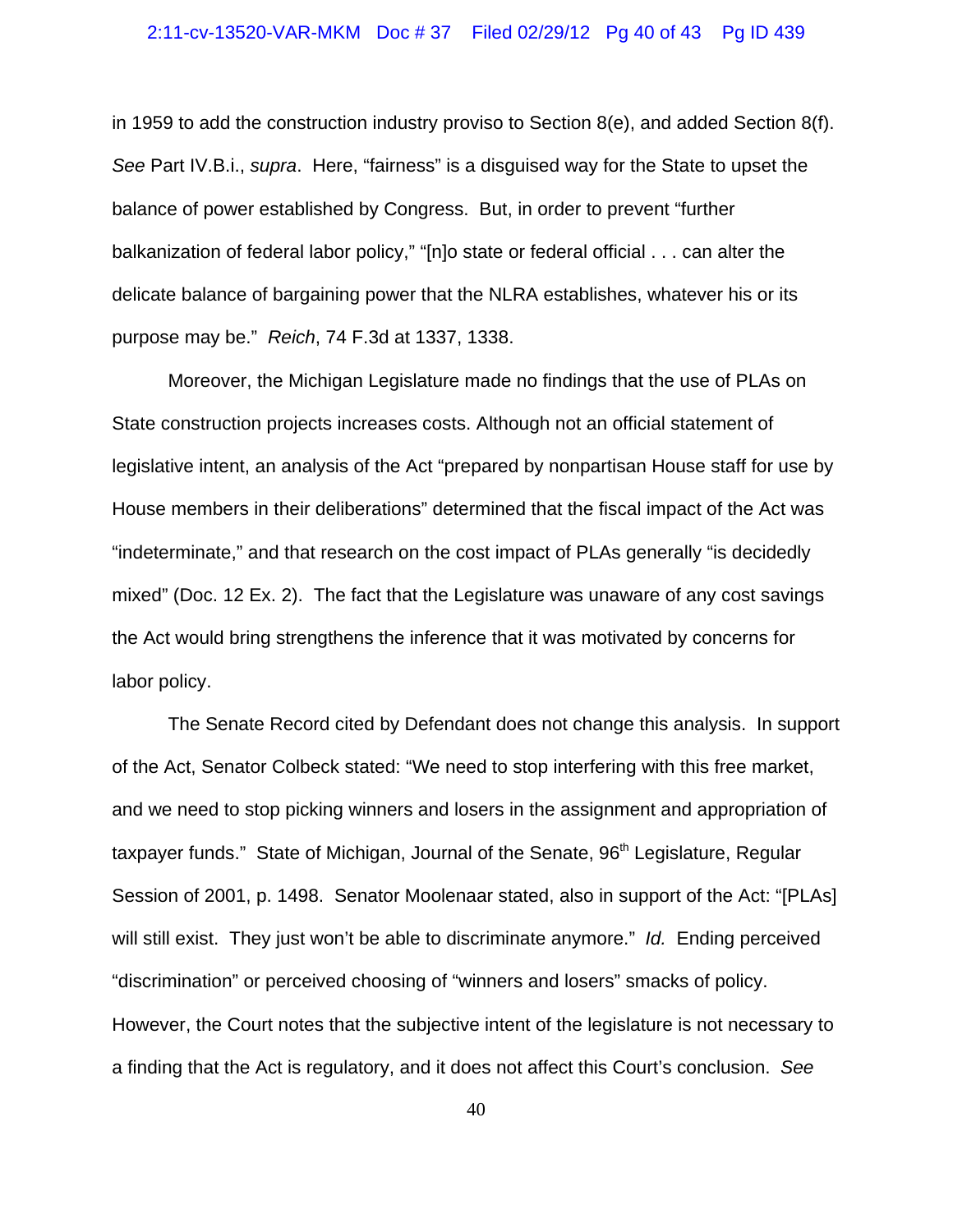## 2:11-cv-13520-VAR-MKM Doc # 37 Filed 02/29/12 Pg 41 of 43 Pg ID 440

*Rancho Santiago*, 623 F.3d at 1026 ("[W]e are quite certain that Congress did not intend for the NLRA's . . . preemptive scope to turn on a state official's subjective reasons for adopting a regulation or agreement.").

Even if the Michigan Act on its face did purport to further the State's interest in the efficient procurement of goods and services, or if the Michigan Legislature subjectively believed the Act would lower costs, the Act still would not satisfy the first prong of *Cardinal Towing* because the State is not acting in the typical manner of private parties under like circumstances.

The Supreme Court made clear in *Boston Harbor* that the use of a blanket rule is not the action of a typical proprietor. The Court noted that a private actor is free to engage in a boycott of a supplier on the basis of labor policy without running afoul of the NLRA, but it further stated that the private actor "under such circumstances would be attempting to 'regulate' the suppliers and *would not be acting as a typical proprietor*" (emphasis added). 507 U.S. at 229. The Court recognized that taking a stand for or against something, merely on principle, is not rationally motivated by economic concerns and is therefore not typical of private actors in the marketplace. Therefore, where the state acts in a manner that is not typical of private parties under similar circumstances–as Michigan has done here–courts can conclude that the state is attempting to implement policy. No private party would have entered into an agreement boycotting PLAs without first concluding that it would be economically beneficial. That Michigan did just that demonstrates that it acted to affect labor policy.

The Act fails both prongs of the market participation test set forth in *Boston Harbor*. It is not narrowly tailored, and it affects private conduct unrelated to the State's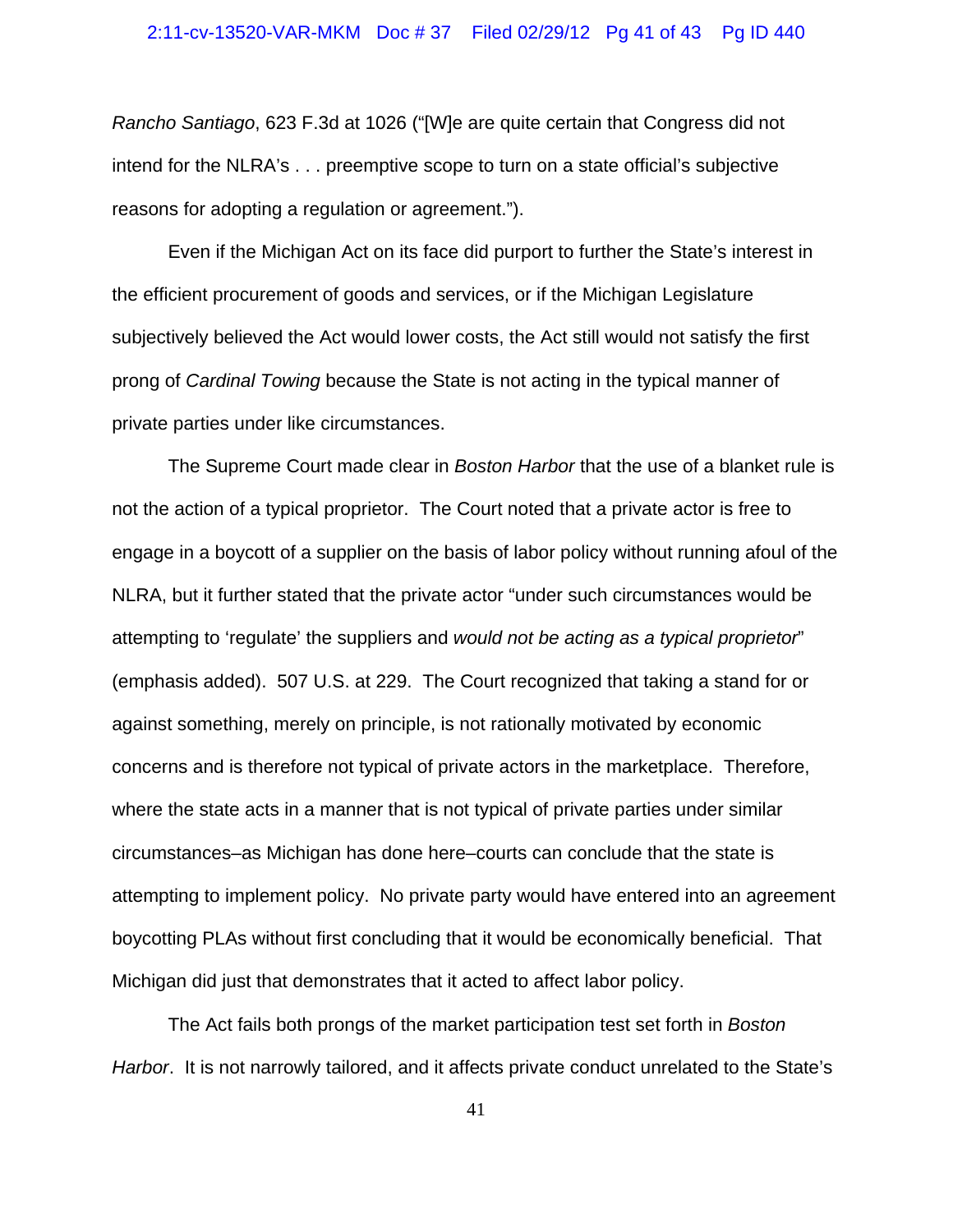efficient procurement of goods or services. It is regulatory and subject to NLRA preemption.

#### **vi. Conclusion of NLRA Preemption Analysis**

For these reasons, the Michigan Act is preempted under the NLRA. Likewise, the Court finds that Plaintiffs rights were violated. Plaintiffs prevail on their claim under 42 U.S.C. § 1983.

### **C. Plaintiffs' Contracts Clause Claim**

Plaintiffs' third cause of action states that the Act violates the Contracts Clause of the Constitution by rendering PLAs to which they are parties null and void. The parties barely touched upon the Contracts Clause claim in their briefs and at oral argument. Plaintiffs provide no cases in which impairment of an existing PLA was held to be a violation of the Contracts Clause, and the Court is not aware of any.

Although a collective bargaining agreement is a valid contract sufficient to support a cause of action under the Contracts Clause, *see, e.g., Toledo Area AFL-CIO Council v. Pizza*, 154 F.3d 307, 323 (6th Cir. 1998), the nature of PLAs greatly complicates the issue. As explained above, a PLA operates prospectively to require all future successful bidders on a construction project to agree to adhere to its terms. Yet, the Contracts Clause is concerned with a state *retroactively* impairing preexisting contracts through its legislative authority. *See Allied Structural Steel Co. v. Spannaus*, 438 U.S. 234, 240-42 (1978).

The Court is unsure whether it can reconcile the forward-looking nature of PLAs with the retrospective nature of a Contracts Clause violation. It does not appear that